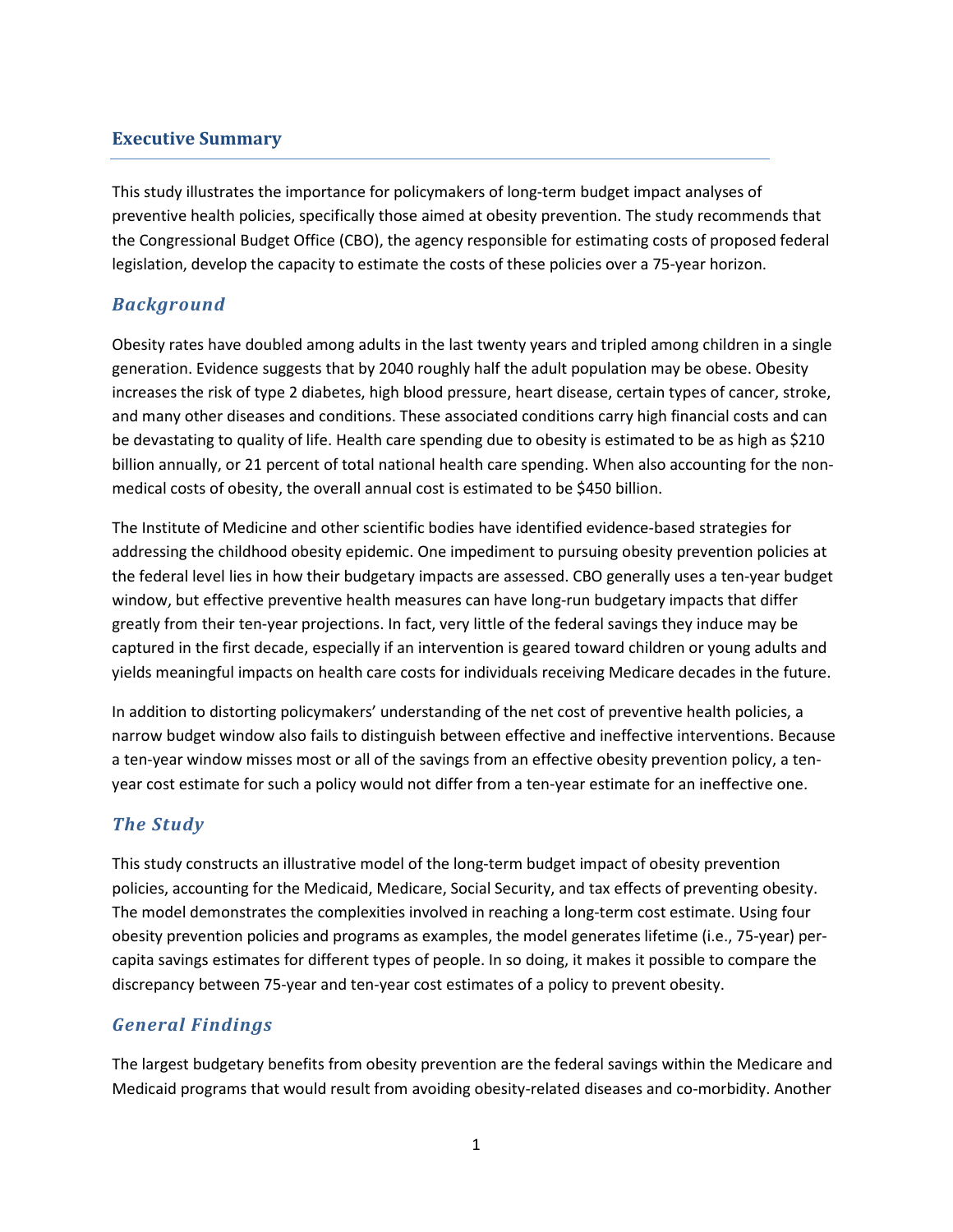benefit to the federal budget of curbing obesity is increased tax revenues. Obese workers earn lower wages on average than normal-weight workers, and higher wages resulting from obesity prevention would yield more tax revenue. Healthier workers may also enjoy longer careers and greater productivity, both of which increase tax revenues.

These cost decreases and tax revenue increases add up to significant federal budget savings over the long term. On the other side of the ledger, the federal government would have higher entitlement program costs because people who avoid obesity generally live longer.

Because the greatest amount of benefit, and thus federal savings, is achieved by preventing obesity in childhood, the study concludes that the most appropriate budget window for preventive health measures is 75 years. In addition, there is precedent for a 75-year window: a recent CBO study of an increase in the cigarette tax included a 75-year cost estimate, and CBO, along with the Social Security and Medicare trustees, routinely provides 75-year projections for those programs.

# *Illustrative Savings Analyses*

The federal budget impact of preventing obesity differs depending on an individual's income, age, and gender, among other characteristics. This study examines four obesity prevention programs/policies to illustrate the net costs for different types of individuals.



*1. Obesity screenings (represents average taxpayer, age 22 through end of life).* Assuming that obesity screenings result in a child avoiding becoming obese throughout his or her life, the indirect lifetime federal savings estimate for an average married female taxpayer who is a secondary earner would be \$44,100, and for an average male taxpayer, \$113. If obesity screenings were responsible for

helping 1 million children and teens maintain normal weight throughout their lives as average income earners, estimated federal savings (excluding the cost of the intervention) would range from \$113 million (if all boys) to \$44.1 billion (if all girls).

*2. SCHIP childhood obesity demonstration project (represents average Medicaid enrollee, age 19 through end of life).* Assuming the strategies devised through this demonstration result in a child avoiding becoming obese throughout his or her life, the indirect lifetime federal savings estimate for an average female Medicaid beneficiary would be \$41,500, and for an average male Medicaid beneficiary, \$30,600. If the obesity demo were responsible for 1 million children who are future Medicaid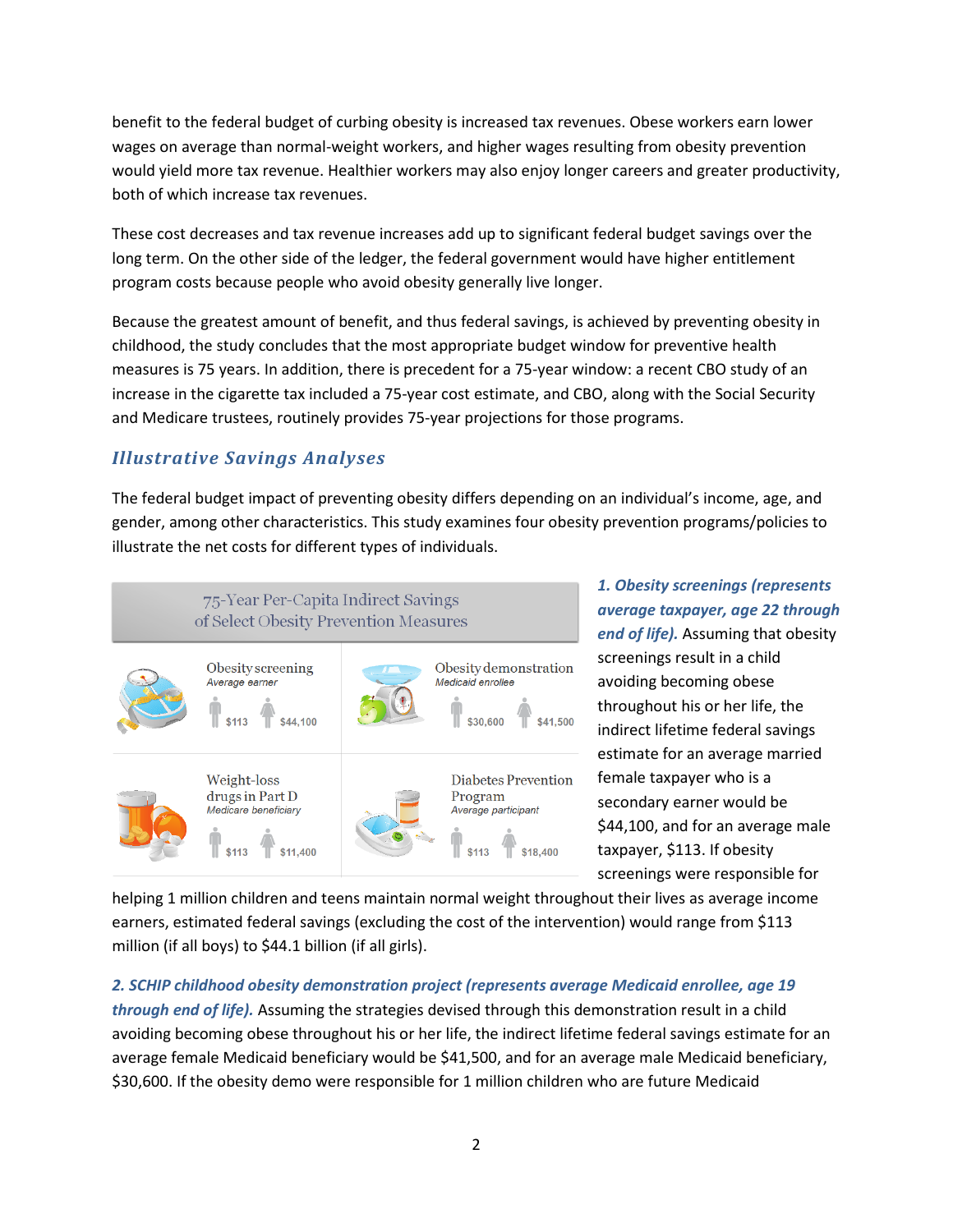beneficiaries maintaining normal weight throughout their lives, federal savings (excluding the cost of the intervention) would range from \$30.6 billion (if all boys) to \$41.5 billion (if all girls).

*3. Diabetes Prevention Program (DPP) (represents average participant, age 51 through end of life).* For a 51-year-old female participant, the wage effect of obesity prevention is reduced relative to a younger woman, making the indirect federal savings estimate \$18,400. As there is no statistically significant wage effect for men, the estimate for a comparable man is \$113, the same as a younger man not on Medicaid. If the DPP helped 1 million people in this age range maintain normal weight, estimated federal savings over 75 years (excluding the cost of running the DPP) would be \$113 million for 1 million male workers and \$18.4 billion for 1 million female workers.

*4. Weight-loss drugs in Part D (represents average Medicare beneficiary, age 65 through end of life).* Covering weight-loss drugs under Medicare Part D would only affect Medicare beneficiaries, thus excluding the wage effect for women. The savings estimate for a female Medicare beneficiary is thus \$11,400. For a male Medicare beneficiary, the savings estimate is again \$113. If weight-loss drugs helped 1 million older adults achieve normal weight, estimated federal savings (excluding drug costs) would range from \$113 million for 1 million men to \$11.4 billion for 1 million women.

# *Next Steps*

Given the clear evidence that obesity contributes significantly to increased federal health care costs and adversely impacts workers' incomes, policymakers need more thorough budgetary analyses that can capture the long-term impact of effective obesity prevention policies. Particularly with the budget constraints lawmakers currently face, it is critical to identify the most effective preventive measures, and that goal can only be achieved with a longer budget window.

Properly modeled, effective obesity prevention measures will demonstrate their cost-containment effects outside the ten-year budget window. The next step beyond the illustrative case studies presented here would be for CBO to develop full-scale 75-year cost estimates that reflect the variation in health status and income levels.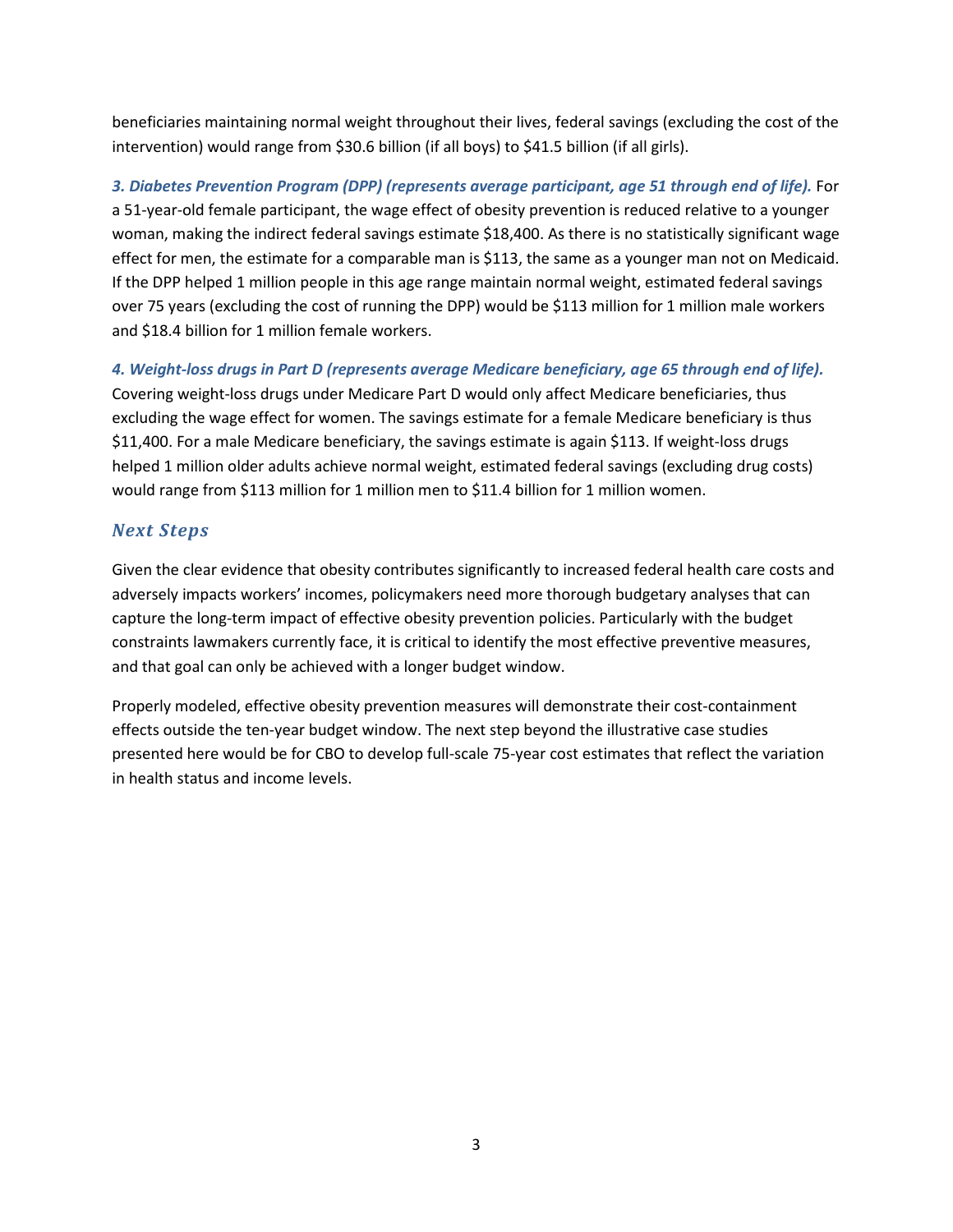### **Introduction**

Costs associated with obesity threaten the viability of the U.S. health care system and must be addressed for the sake of the societal and fiscal well-being of the nation. One impediment to pursuing obesity prevention policies lies in how their budgetary impacts are assessed. With the exception of Social Security reform proposals, the Congressional Budget Office (CBO) generally provides cost estimates of proposed federal legislation for only the first ten years. Preventive health policies, such as those targeting obesity, are often long-term endeavors, which means that the benefits from effectively designed policies—including savings for federal government health care programs—may not be realized in just ten years.

Furthermore, an ineffective preventive policy cannot be distinguished from an effective policy with the same initial cost if the budget horizon is too short. When it comes to obesity prevention, CBO's standard ten-year budget window is inadequate for assessing the long-run budgetary impact of various policy options and distinguishing between and among competing options. In short, the ten-year window effectively distorts policymakers' perspective on preventive health policies by focusing on the initial cost

of the interventions and failing to capture the full scope of the policies' impact in the long term.

This study illustrates the importance of longer-run CBO estimates of the budget impact of preventive health policies, specifically those aimed at obesity prevention. It is important to note that this study focuses exclusively on federal budgetary effects and does not address assessments of policies' costeffectiveness. In this, the study takes its cue from CBO, whose cost estimates are strictly concerned with changes in revenues and outlays that proposed legislation would induce for the federal government.

The study is divided into two parts. Part 1 establishes

Because the greatest amount of benefit, and thus federal savings, is achieved by preventing obesity in childhood, a 75-year estimate would capture the full scope of savings, whereas a ten-year estimate would include little or none of these savings.

the issues surrounding obesity, including the steady rise in obesity, the associated health problems and costs, and proposed or implemented strategies and policies to reduce obesity's prevalence. This first part also provides background on CBO's cost estimates and discusses the challenges inherent in estimating the budget impact of preventive health measures. To reinforce the importance of overcoming these challenges and persevering in making longer-term budget estimates, Part 1 concludes with examples of preventive measures whose costs in the initial ten years are dramatically offset by savings in the following years.

If CBO were to offer a longer-term budget estimate for preventive health policies, it would be no small task, as the costs and overall savings to the federal government are multifaceted. Part 2 delineates the many components of a broadened framework for cost estimates and incorporates these components in an illustrative model. This model demonstrates the complexities involved in reaching a long-term cost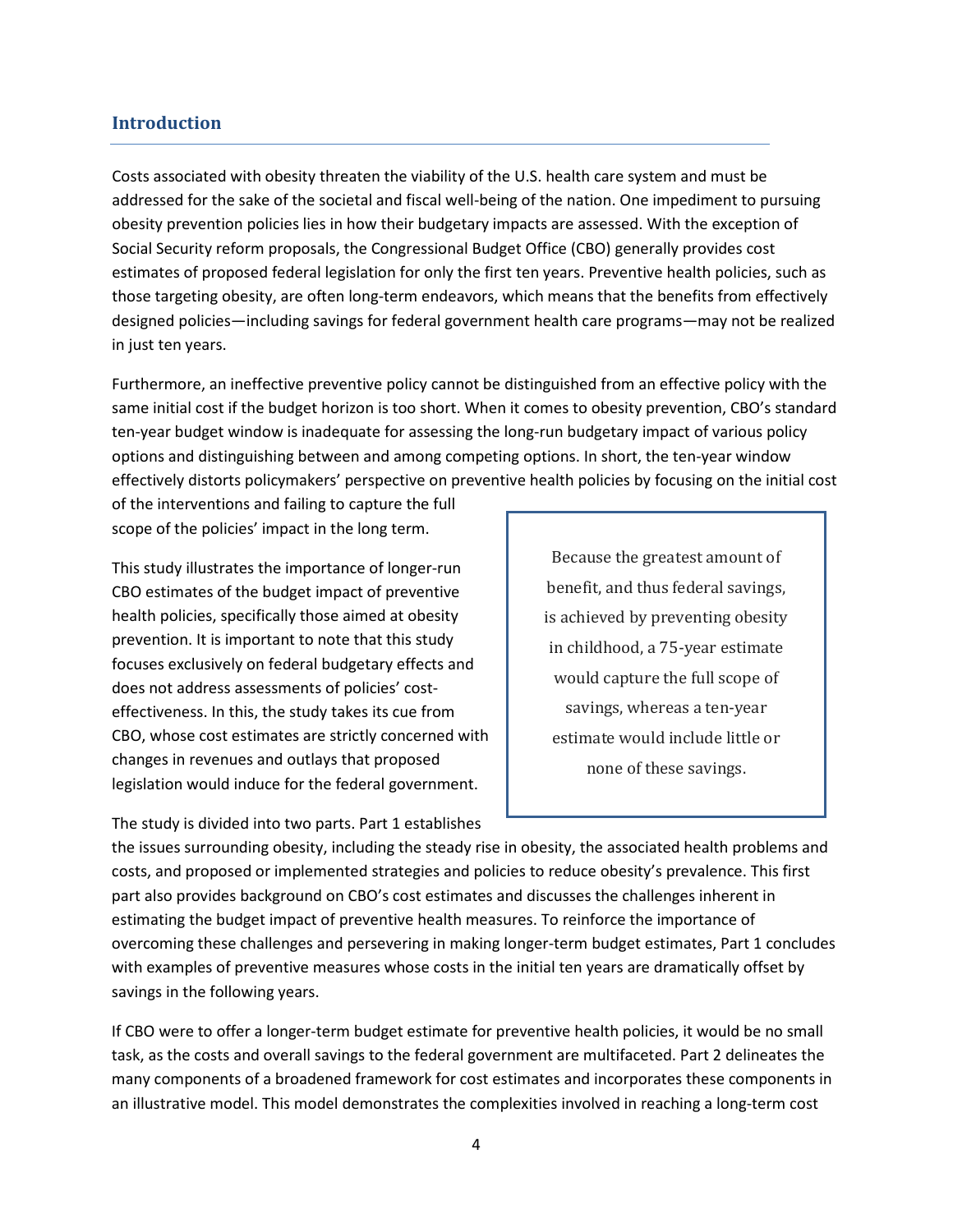estimate. Equally important, it makes it possible to produce—and quantify the discrepancy between—a lifetime (i.e., 75-year) and a ten-year cost estimate of a hypothetical policy to prevent obesity. Because the greatest amount of benefit, and thus federal savings, is achieved by preventing obesity in childhood, a 75-year estimate would capture the full scope of savings, whereas a ten-year estimate would include little or none of these savings.

The model presented in this study could serve as a template for CBO in constructing a model of its own to estimate the long-term budget impact of preventive health policies. With more complete information, policymakers would be able to consider the merits of proposed preventive health legislation based on the legislation's long-run budget impact as well as other standards of measurement, such as effectiveness, efficiency, and quality of life.

Currently, however, policymaking revolves almost entirely around near-term budget concerns. This is not without reason, given repeated federal deficits in excess of \$1 trillion and an increase in the amount of outstanding federal debt held by the public as a share of the overall economy (the debt-to-GDP ratio) from 36 percent in 2007 to an estimated 76 percent in 2013. However, to resolve this critical macroeconomic fiscal challenge, policymakers need to also focus on long-run spending challenges in federal entitlement programs—particularly health care programs—and pay careful attention to preventive health measures.

# **Part 1: Obesity and the Budget Window**

Obesity has been a rapidly growing problem in the United States. Though recent data from the Centers for Disease Control and Prevention (CDC) indicate some moderation in obesity prevalence in some states, the situation remains serious.

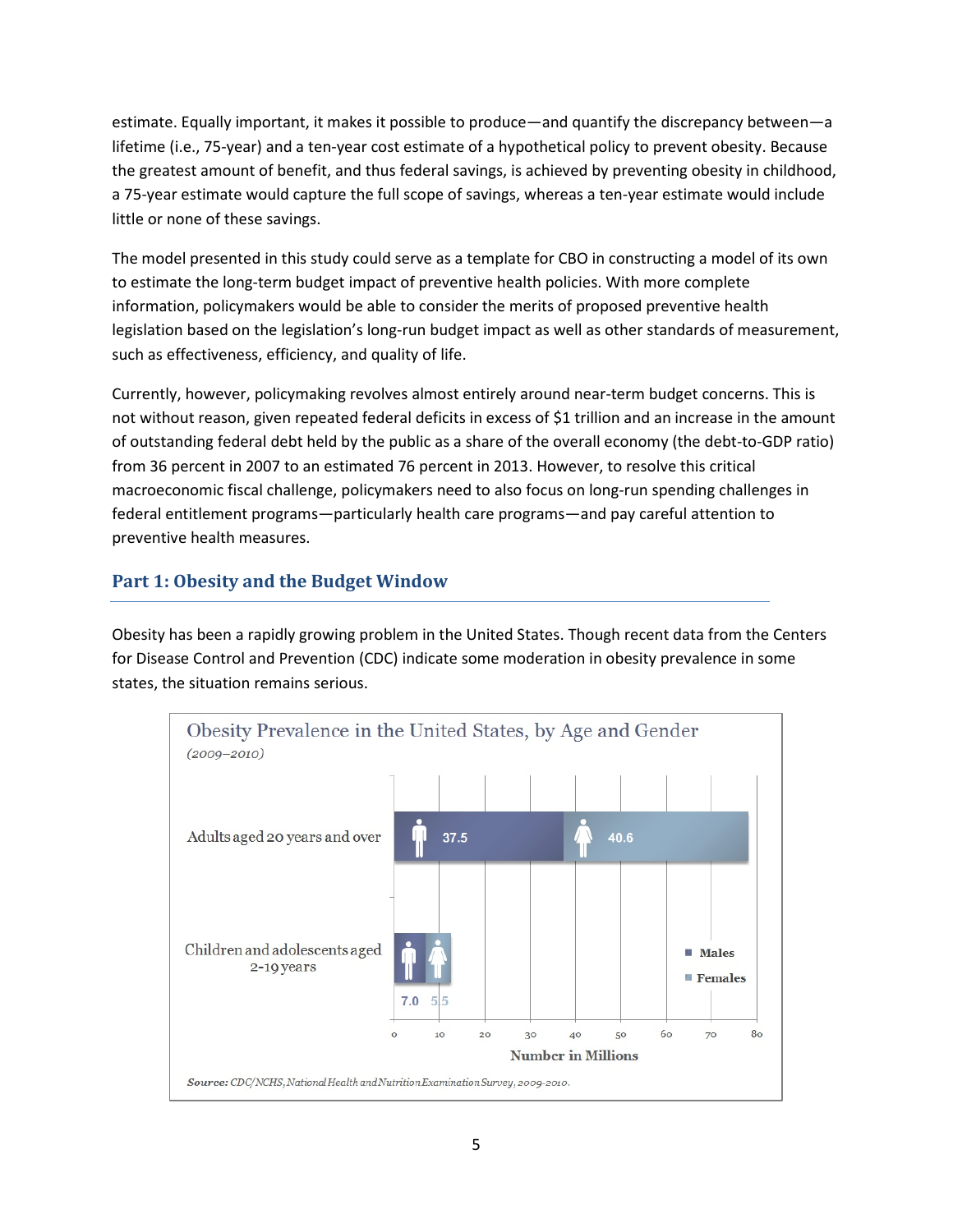In 2009–2010, over 35 percent of adults were obese, while 17 percent of young people age 2–19 were obese. This equates to 78 million obese adults and 12.5 million obese children and teenagers (Ogden et al. 2012). As the above chart illustrates, of obese adults, over 40 million were women, and over 37 million were men. Among children who were obese, girls comprised over 5 million, and boys, 7 million. Compared to a generation ago, three times as many children and adolescents are obese (CDC 2012a). Adult obesity has more than doubled in just the last two decades—in 1990, all fifty states had obesity rates under 15 percent. In 2011, 39 states had obesity rates of 25 percent or more, and 12 of these had rates of 30 percent or above (CDC 2012b). Recent research that relies in part on the National Health and Nutrition Examination Surveys concludes that in 2040, 47 percent of men and 51 percent of women in the United States may be obese (Preston et al. 2012).

In this analysis, obesity is defined by body mass index (BMI), which is calculated as a person's weight in kilograms divided by their height in meters squared. Among children, CDC defines obesity as a BMI at or

above the 95th percentile for a specific age and gender (CDC 2012c). For adults, a BMI of 30 or higher defines a person as obese (CDC 2012d).

There are serious health problems associated with obesity, including increased risk of type 2 diabetes, high blood pressure, heart disease, certain types of cancer, gallbladder disease, stroke, osteoarthritis, asthma, and depression, among other health issues and diseases (NIH 1998 and Dixon 2010).

Health care spending due to obesity is estimated to be as high as 21 percent of total national health care spending. By 2030, U.S. health care costs for obesity are expected to rise by \$48 billion–\$66 billion.

For example, over 25 million people have diabetes in the United States, with annual direct and indirect costs associated with the disease totaling \$174 billion (CDC 2011a). Among diabetic adults, 95 percent have type 2

diabetes (CDC 2012e). And among people with type 2 diabetes, nearly 55 percent are obese, while 85 percent are overweight or obese (CDC 2004).

Cancer is estimated to kill over half a million people and cost over \$200 billion annually in the United States (American Cancer Society 2013), and obesity increases the risk of developing certain types of cancer. Among men and women newly diagnosed with cancer, 4.4 percent and 7.5 percent of cases, respectively, are attributable to obesity (Polednak 2008). Certain cancers have much higher rates. For women, the cancers most attributable to obesity are endometrial and esophageal, with roughly 40 percent of new cases due to obesity. For men, the cancers with the greatest link to obesity are liver and esophageal—with 32 and 36 percent of new diagnoses, respectively, attributable to obesity (Ibid.).

Nationally, health care spending due to obesity is estimated to be as high as \$210 billion (in 2008 dollars), or 21 percent of total national health care spending (Cawley and Meyerhoefer 2012). By 2030, U.S. health care costs for obesity are expected to rise by \$48 billion–\$66 billion (Trust for America's Health 2012). When also accounting for the non-medical costs of obesity both to individuals, such as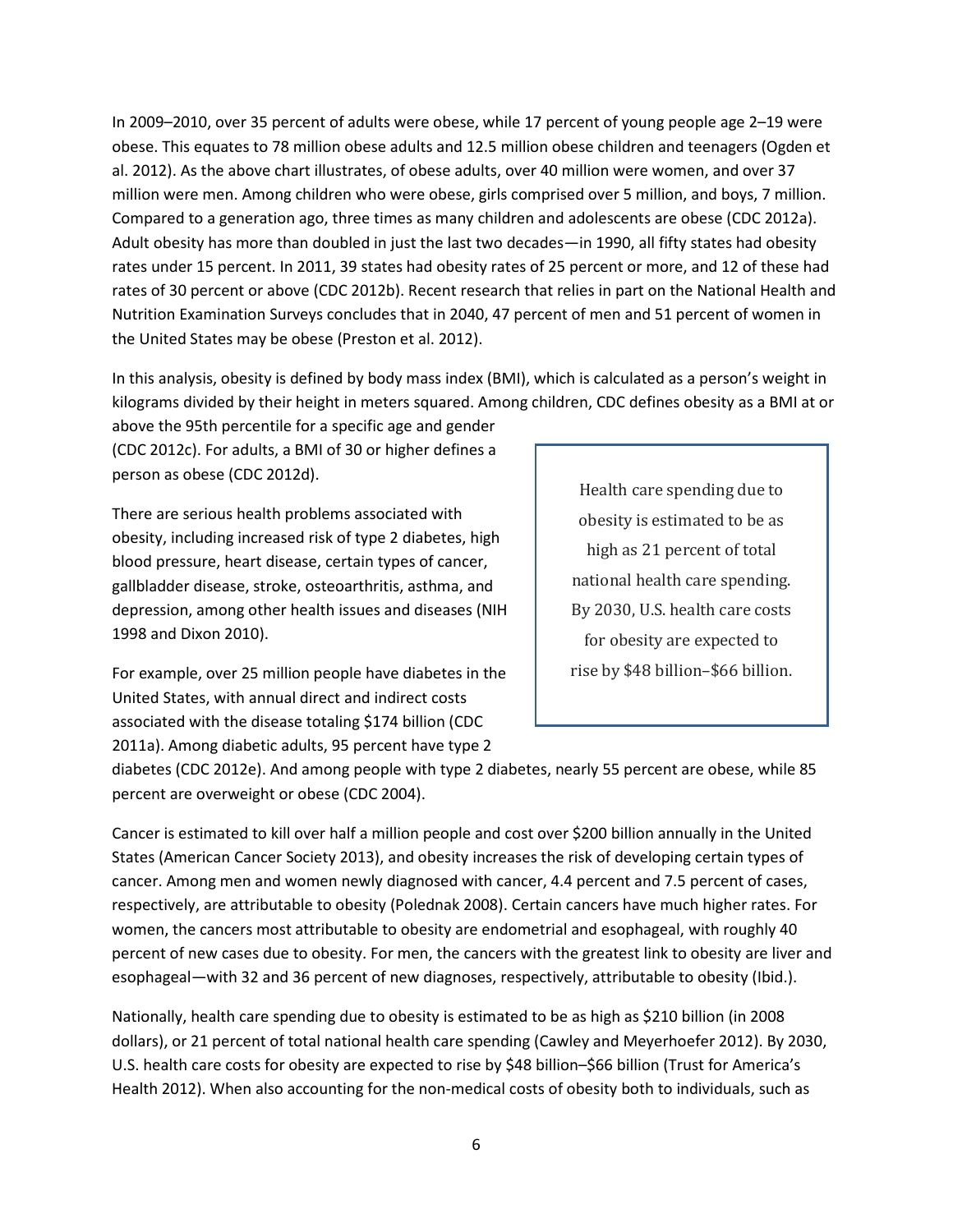food and clothing expenses, and to employers, such as absenteeism and lost productivity, the overall annual cost of being obese is estimated to be \$450 billion annually (McKinsey & Company 2011).

Given the quality of life concerns, health care costs, and other financial burdens associated with obesity, the federal government has been increasingly interested in preventing people from becoming obese. The obesity-related costs specific to the federal government are discussed in greater detail below in the context of CBO budget estimates. The next section looks more closely at the type of federal preventive health policies in existence and under consideration.

# *Federal Policies and Programs for Preventing Obesity*

The primary areas of focus for obesity prevention are physical activity, diet, education, and medical interventions when necessary and appropriate. This section offers an overview of the current state of obesity prevention at the federal level, looking individually at existing programs, proposed policies and strategies, and recent legislation containing measures to facilitate obesity prevention. As discussed in greater detail below, CBO is, by statute, responsible for estimating the federal budget impact of Congressional proposals. Therefore, although obesity prevention also takes place at the individual, community, local, and state levels, this section is limited to federal programs and strategies exclusively.

The federal government engages in a wide variety of policy measures aimed at obesity prevention. For example, a recent study by the Government Accountability Office (GAO) (2012a) found that combined federal preventive health spending (of which weight loss and obesity prevention programs were a subset) exceeded \$25 billion annually, not including policies contained within Medicare and Medicaid.

*Existing programs.* The majority of federal efforts to curb obesity are geared toward children. Longstanding federal programs for children, which incorporate nutrition-specific obesity prevention components, include Head Start; the National School Breakfast and Lunch Programs; and the Special Supplemental Program for Women, Infants, and Children (WIC). On the physical activity front, the Department of Education offers grants through the Carol M. White Physical Education Program (PEP) to local educational agencies or community-based organizations to run programs designed to help K–12 students meet state physical education standards. In addition, First Lady Michelle Obama's *Let's Move!* campaign, in conjunction with the White House Task Force on Childhood Obesity, is "dedicated to solving the problem of obesity within a generation."

Other programs to improve nutrition and physical activity and reduce obesity are administered at the state level but funded by the federal government. For example, CDC's Division of Nutrition, Physical Activity, and Obesity funds state-based obesity prevention efforts for children and adults in 25 states. Other federal programs that cover both children and adults include the Department of Agriculture's Supplemental Nutrition Assistance Program, which provides financial assistance to low-income people to purchase food, and Child and Adult Care Food Program (CACFP), which provides healthy meals to lowincome people.

In addition, the Prevention and Public Health Fund (PPHF), established in the Affordable Care Act (ACA), provides grants to federal agencies, states, and private organizations for a variety of activities related to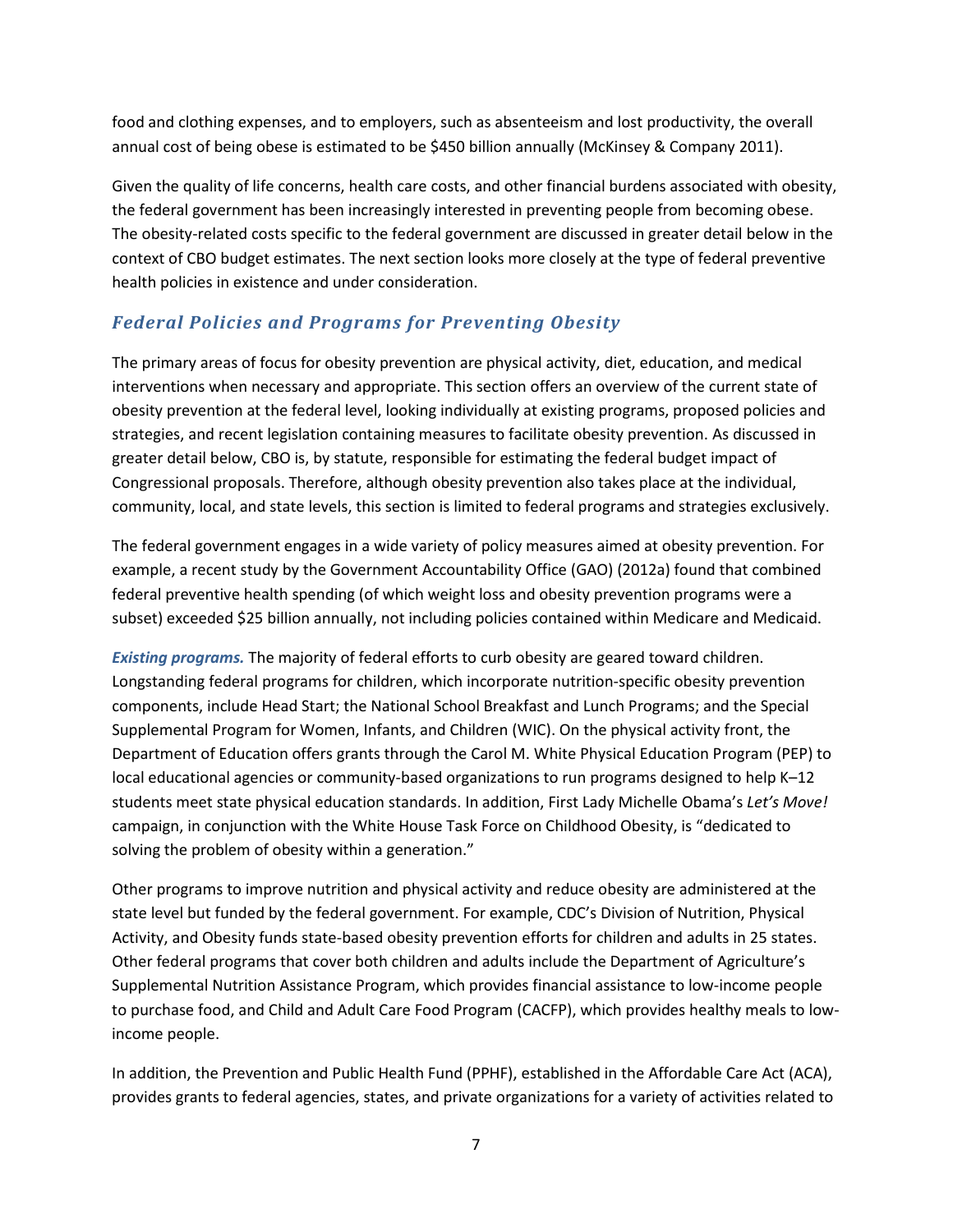preventive health. According to GAO (2012b), fiscal year 2010 PPHF awards targeting obesity totaled over \$50 million, including \$35 million for Communities Putting Prevention to Work and \$9.1 million for obesity media activities. In fiscal year 2011, the PPHF awarded \$0.7 million for seven contracts promoting obesity prevention in early childhood and \$8.6 million for two contracts for anti-obesity communication campaigns. Also in fiscal year 2011, nearly \$40 million went to Chronic Disease Prevention and Health Promotion Programs within state health departments.

Finally, the National Diabetes Prevention Program is an existing federal program aimed at preventing type 2 diabetes—one of the most prevalent and costliest obesity-related diseases (Trust for America's Health 2012). According to CDC (2011a), the program "showed that lifestyle intervention to lose weight and increase physical activity reduced the development of type 2 diabetes by 58% during a 3-year period. The reduction was even greater, 71%, among adults aged 60 years or older."

*Proposed policies and strategies.* The Institute of Medicine (IOM) in 2012 released a comprehensive strategy for obesity prevention. Driven by the belief that no single policy can prevent obesity, the IOM report includes recommendations for leaders across the spectrum, including health care and public health professionals; child care and early childhood education regulators; federal, state, and local government agencies; urban planners, architects, and developers; and state and local health departments. Those recommendations aimed at the federal government include federal support for translating scientific evidence into guidelines for physical activity, the expansion of healthy vending/concession guidelines to all government-owned and -operated locations, federal funding for a national social marketing campaign for physical activity and nutrition, and the potential implementation of a nutrition labeling system for the fronts of food packages.

The IOM's proposed measures to reduce obesity among children include federal requirements for both a K–12 food and nutrition curriculum and a K–12 physical education curriculum that includes benchmarks for progress.

The National Center for Children in Poverty in 2012 made recommendations for obesity prevention in early childhood. On the federal level, these include expanding WIC and CACFP and reducing existing barriers to participation, such as correcting the discrepancy between CACFP reimbursement and actual cost (Banghart 2012).

While the majority of federal obesity prevention programs target childhood obesity, some specific policies are tailored exclusively to adults and older Americans on Medicare. For example, H.R. 6666, legislation introduced by Representative Ron Kind (D-WI) during the 112th Congress, would have allowed for the coverage of prescription drugs for chronic weight management for obese or overweight Medicaid and Medicare Part D beneficiaries with a weight-related co-morbidity.

*Recent legislation containing preventive health measures.* In recent Congresses, proposed legislation incorporating obesity prevention measures include the MEAL Act, the FIT Kids Act, the National Obesity Prevention Act, the Healthy Lifestyles and Prevention America Act, and the Health Promotion FIRST Act, among others (Ferguson et al. 2009).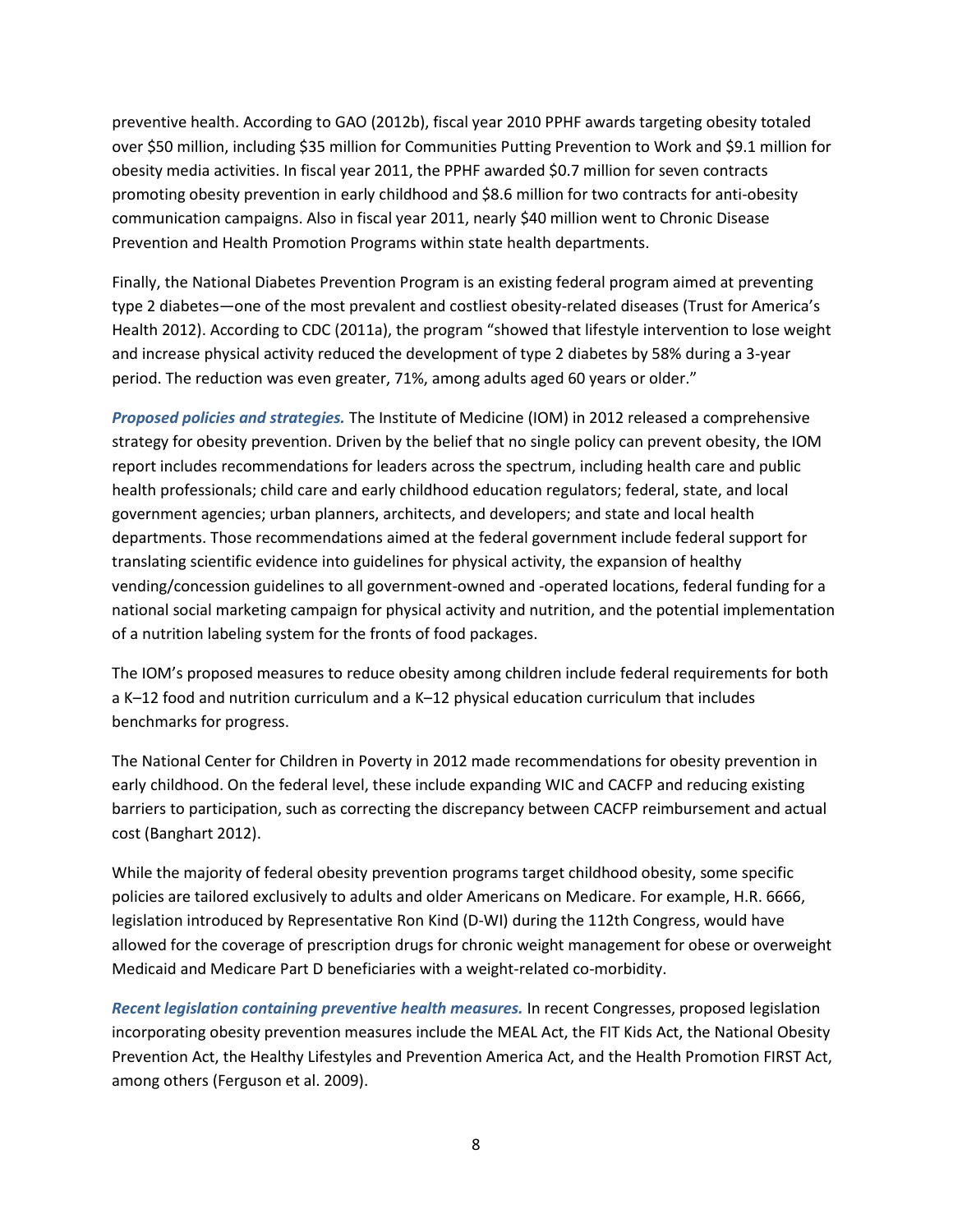Several bills that include obesity prevention programs have been enacted into law recently. In February 2009, the Children's Health Insurance Program Reauthorization Act established the Childhood Obesity Demonstration Project to provide grants to "eligible entities" to "develop a comprehensive and systematic model for reducing childhood obesity" (Sec. 401, P.L. 111-3). The ACA included \$25 million in funding for the demonstration, which is being run through CDC. In September 2011, CDC announced the four project grantees—three research facilities (University of Texas Health Science Center at Houston, San Diego State University, and Massachusetts State Department of Public Health) and one evaluation center (University of Houston). The project will conclude in September 2015, whereupon CDC will publish the findings and recommendations (CDC 2011b).

The ACA also included a provision that requires health insurance providers to fully cover items or services that the U.S. Preventive Services Task Force (USPSTF) recommends with an "A" or "B" rating. The USPSTF recommendation for obesity screening by clinicians for adults and children age 6 and older received a "B" rating. According to the Kaiser Family Foundation (2011), removing cost-sharing for preventive services will increase the likelihood that people will request them: "While a number of factors contribute to use of preventive services, out-of-pocket costs in the form of copayments and deductibles can act as a barrier, keeping even the insured from seeking recommended screenings, counseling, and immunizations."

Finally, the Healthy, Hunger-Free Kids Act (also called the Child Nutrition Reauthorization Act), signed into law in December 2010, reauthorized and provided additional funding to federal child nutrition programs, expanded eligibility among children for school meal programs, and set nutrition standards for both school meal programs and food served in schools outside of a meal program (in vending machines, school stores, and à la carte lines), among other changes.

*Surgical interventions.* Different types of surgeries, known collectively as bariatric surgery, are available to help already obese people lose weight. Bariatric surgery has been shown to be effective in decreasing an individual's food intake through various means, including gastric bypass, gastric banding, or the removal of part of the stomach (NIH 2011). A Medicare beneficiary is eligible for bariatric surgery if he or she has a BMI of 35 or higher, suffers from an obesity-related health issue, and has been unable to lose weight with other medical treatment (CMS 2013). Medicaid coverage of bariatric surgery is determined at the state level. In 2010, Medicaid programs in forty-five states offered coverage, with various restrictions (Lee et al. 2010).

### *Background on CBO Cost Estimates*

As mentioned above, CBO is required by statute to provide cost estimates of proposed legislation. The law that established CBO—the Congressional Budget and Impoundment Control Act of 1974—set various tasks for the agency, including the following:

The Director of the Congressional Budget Office shall, to the extent practicable, prepare for each bill or resolution of a public character reported by any committee of the House of Representatives or the Senate (except the Committee on Appropriations of each House) . . . an estimate of the costs which would be incurred in carrying out such bill or resolution in the fiscal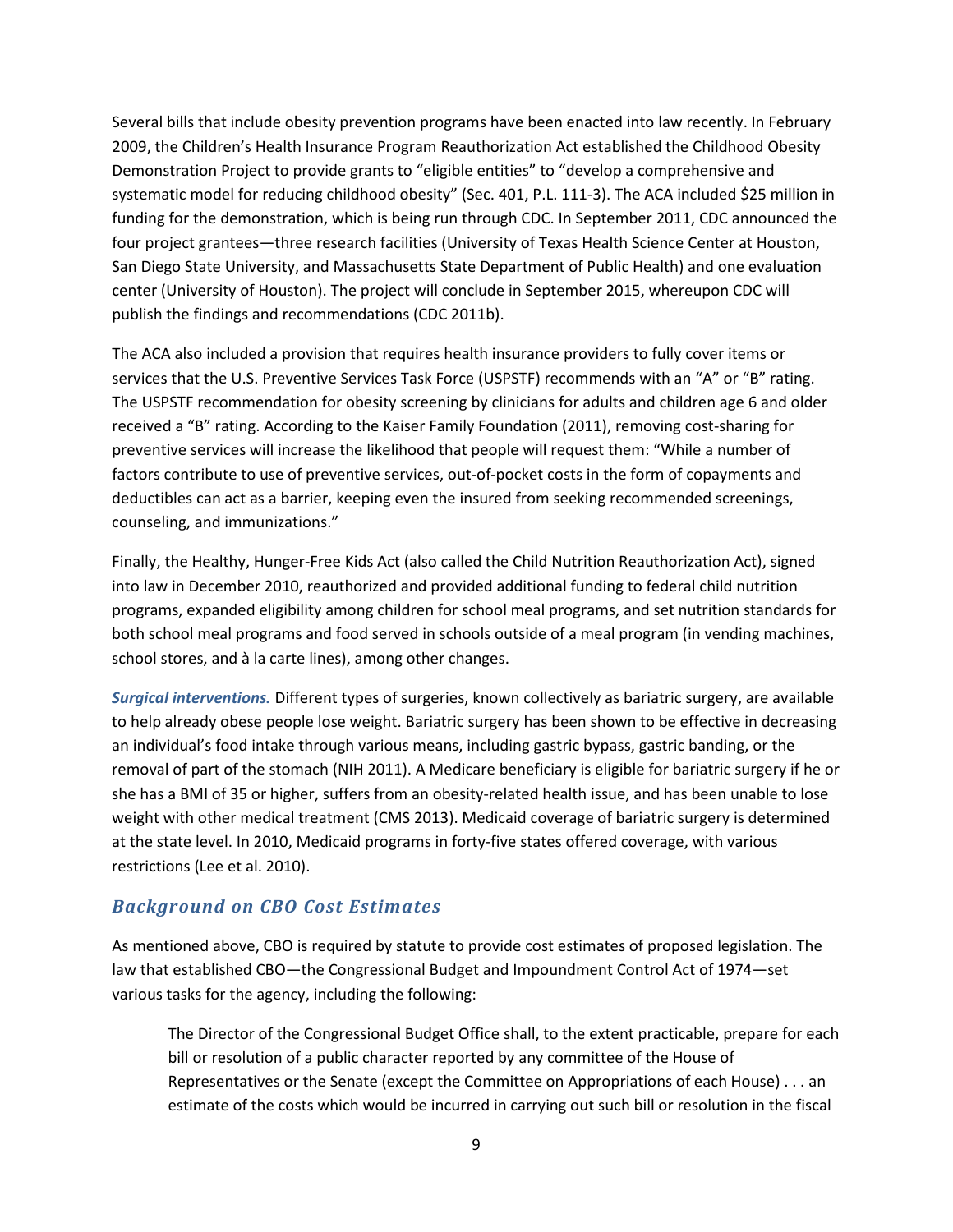year in which it is to become effective and in each of the 4 fiscal years following such fiscal year, together with the basis for each such estimate. . . . (Sec. 402, P.L. 93–344)

The cost estimates that CBO produces compare federal outlays and revenues as they would be under current law with what they would be if the proposed legislation were enacted. CBO reports the budget

effects in three areas: discretionary spending (e.g., defense, education, transportation, etc.), mandatory spending (e.g., Social Security, Medicaid, Medicare), and revenues, though estimates of tax policy changes are performed by the Joint Committee on Taxation (CBO 2013a).

Although the law only requires CBO to provide a fiveyear cost estimate, it has become accepted practice for the cost estimates to span ten years. While ten years may be sufficient for many types of legislation, preventive health measures, such as those designed to reduce obesity, can have long-run budgetary consequences that are very different from their tenyear impact. In fact, very little of the federal savings they induce may be captured in the first ten years,

Preventive health measures, such as those designed to reduce obesity, can have longrun budgetary consequences that are very different from their ten-year impact. In fact, very little of the federal savings they induce may be captured in the first ten years.

especially if the interventions are geared toward children or young adults and yield meaningful impacts on health care costs for individuals receiving Medicare decades in the future.

In short, for effective obesity prevention and other preventive health measures, the narrowness of CBO's focus and methodology yields incomplete cost estimates (O'Grady and Capretta 2012). Furthermore, such a narrow budget window for long-run policy interventions fails to assist policymakers

Because the ten-year window misses most or all of the savings from an effective obesity prevention policy, a ten-year cost estimate for such a policy would not differ from a ten-year cost estimate for an ineffective one.

in distinguishing between effective and ineffective interventions—because the ten-year window misses most or all of the savings from an effective obesity prevention policy, a ten-year cost estimate for such a policy would not differ from a ten-year cost estimate for an ineffective one.

CBO is already aware of the shortcomings of the ten-year window for assessing preventive health measures. In a lengthy report on the health and budget effects of raising the cigarette tax, the agency acknowledged, "The budgetary effects of a policy, such as a cigarette tax increase, that changed health behaviors would not be fully realized within the standard 10-year budget window" (CBO 2012a, p. 56).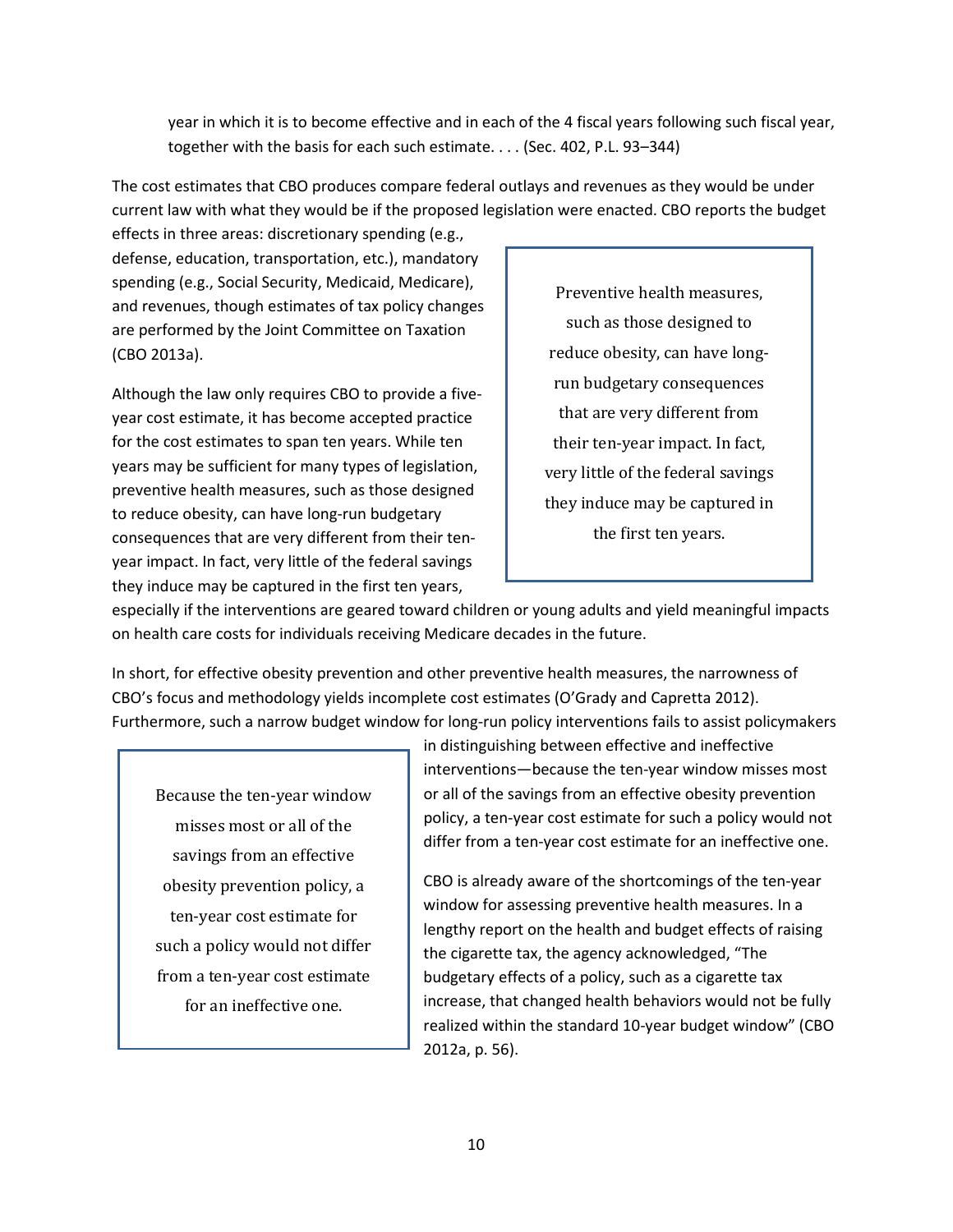The CBO report on the cigarette tax did calculate a long-term score—through 2085. The chart below shows the estimated outlays from a \$0.50 per-pack tax increase. The difference between the anticipated outlays in 2023 (when the ten-year budget window would end) and the anticipated outlays in 2085 is remarkable. In approximate terms, the outlay effect of this tax increase is near \$0 over ten years but is about 0.012 percent of gross domestic product (GDP) per year in the long run, equivalent to about \$190 billion a year in today's economy. This increase in spending can be disaggregated into two distinct effects: 1) the longevity impact, which increases spending as more individuals stop smoking and live longer, and 2) the per-capita health care spending effect, which reduces outlays because of an individual's improved health status. In the case of smoking, the longevity effect dominates.

While traditional CBO scoring is reported in nominal dollars, this CBO chart reports the outlay effect relative to GDP. Thus, even at the end of the extended budget window, when total outlays appear to level off, they are actually increasing at the nominal growth rate of the economy.



The following chart shows CBO's estimated long-run revenue impact from the \$0.50 per-pack tax increase. As the chart shows, in 2023, direct revenues from the excise tax are not drastically higher than they are expected to be in 2085, relative to GDP. But over time, the improvement in the health status of the workforce results in additional hours worked nationally. This increase in the labor supply results in higher payroll and income taxes. That effect is relatively small within the first ten years, but it eventually offsets almost half of the outlay effect induced by longevity. Overall, when combined with anticipated outlays, the total budget impact in 2085 is quite different than it is in the ten-year window.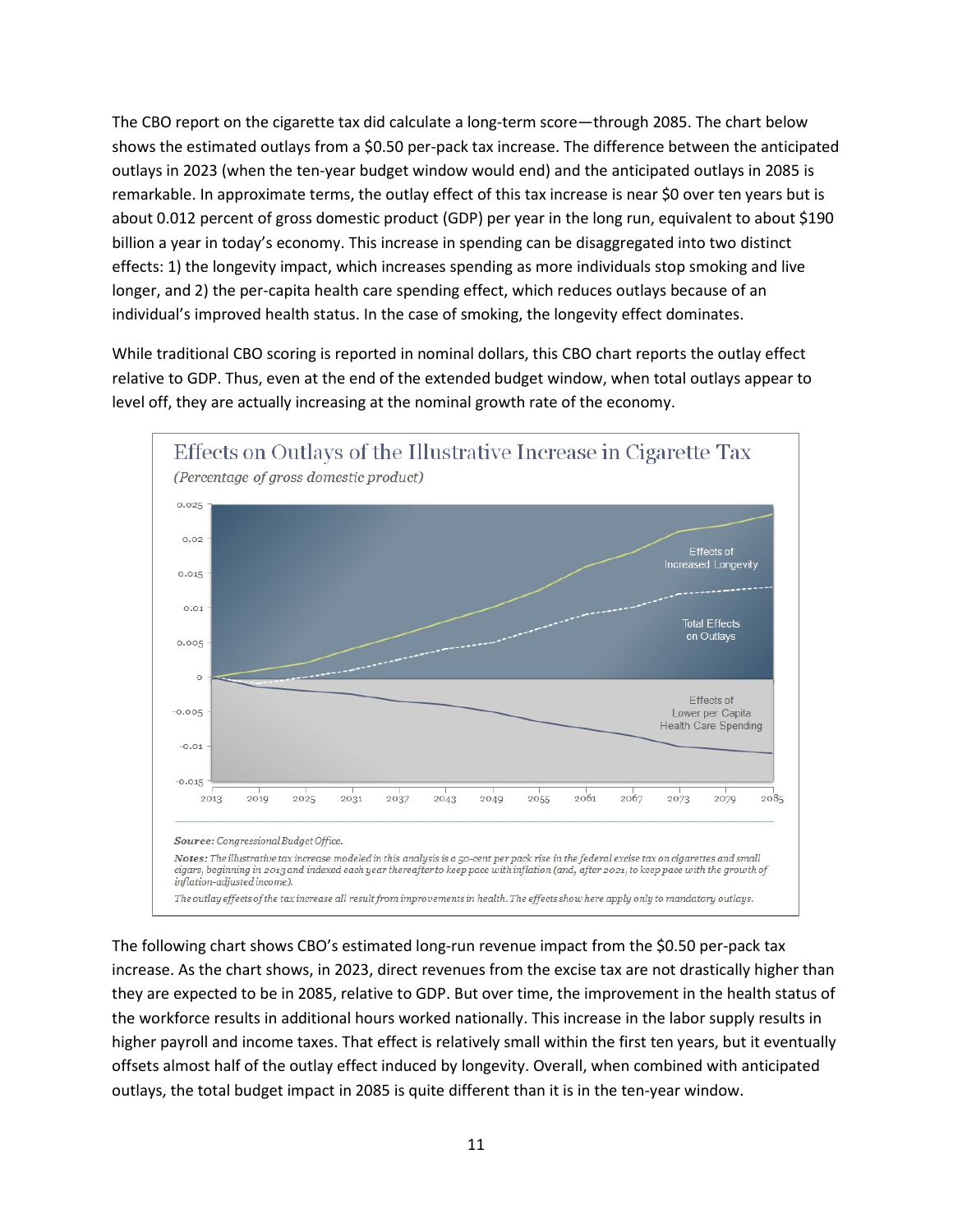

Despite CBO's acknowledgement of the insufficiency of the ten-year budget window for cost estimates of preventive health measures, the agency notes that there are serious challenges to regularly estimating preventive health measures' budget impact. These challenges are discussed next.

## *Challenges to Estimating Preventive Health Measures' Budget Impact*

Cost estimates of preventive health policies are difficult to determine because a policy's impact is usually multifaceted and its effectiveness is difficult to assess. GAO has reported on the limitations inherent in estimating costs and savings from this type of policy and attributes the difficulty to "the multiple factors that can affect these estimates, including the need to make assumptions and a lack of key data . . . as well as a lack of widespread agreement on what constitutes a preventive health activity" (GAO 2012a, p. 32). Furthermore, while many policies are well-intentioned, the actual federal resources being spent may include significant "leakages," dollars being diverted to administrative purposes instead of actual interventions. In addition, some federal dollars may displace local, state, or private funds that would have been spent on preventive health had the federal dollars not been provided.

When it comes to preventive measures aimed specifically at obesity, GAO's general assessment of these challenges is complicated further by the unique problems obesity presents. CBO articulates the issues surrounding policies targeting obesity thus:

Unlike smoking, which involves a unique substance that is not healthy in any quantity, obesity is the end result of several interacting factors that are not all intrinsically unhealthy. One of those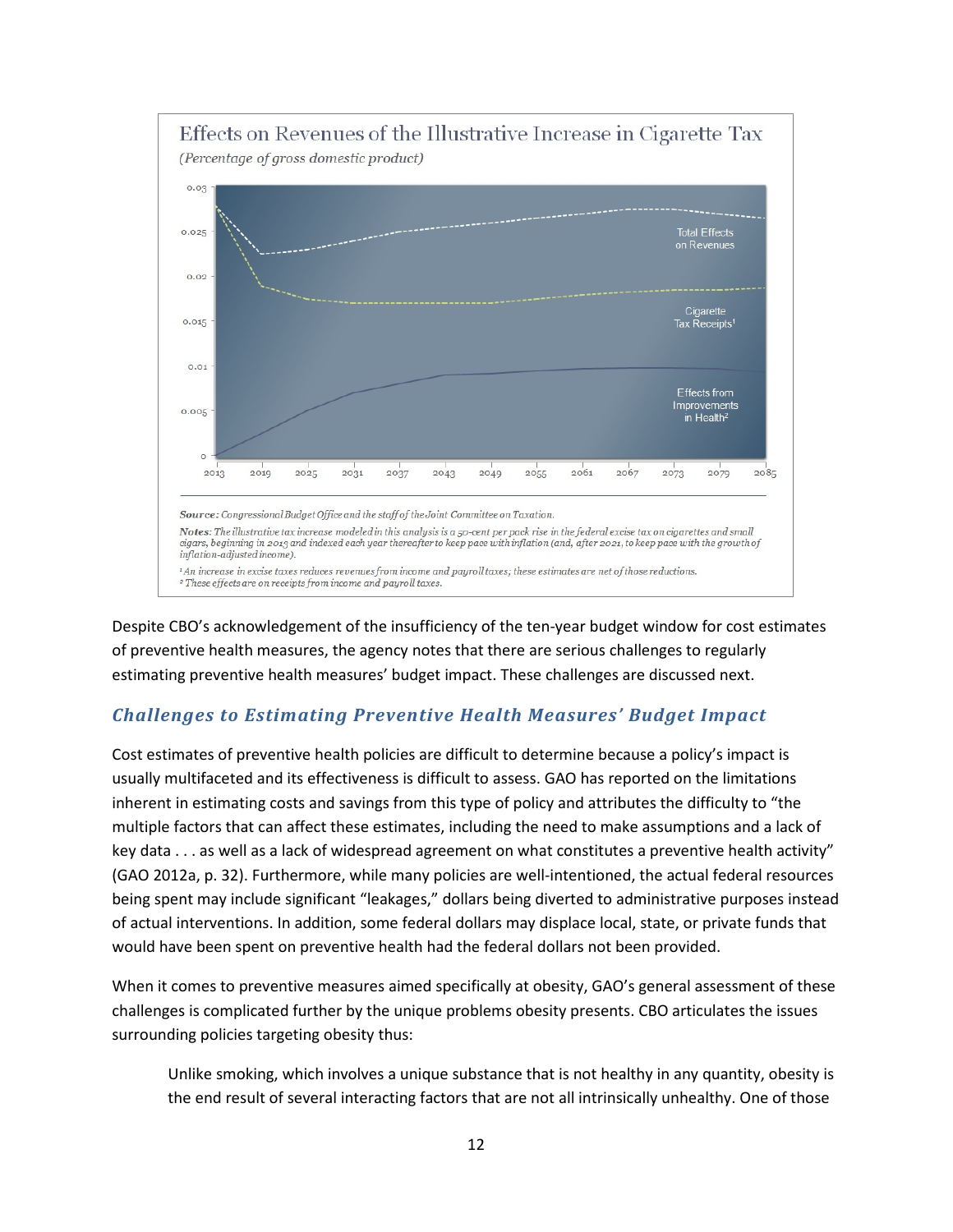factors is obviously diet, which can be hard to regulate because many foods are safe to eat in moderation. Another key factor is lack of exercise, a bad habit that—like a poor diet—can be difficult for individuals to change and is particularly difficult for policymakers to influence. Approaches for losing weight reflect those difficulties: A variety of interventions appear to succeed in the short run, but relatively few participants are able to maintain their weight loss for a long period of time. Keeping to a lower weight may require longer-lasting, and potentially more expensive, approaches. (Elmendorf 2009, pp. 4–5)

While some public health advocates may disagree with the intensity of CBO's claim, there are undoubtedly certain policies targeting obesity that will not yield long-run improvements in health status. Yet, other policies can be effective. And as long as the federal government funds preventive health measures, accurate estimates of their true, long-run budget impact will be essential. Cost estimates simply must incorporate long-term costs and savings because stopping at ten years yields a distorted picture of the policies' budget impact. Those policies that are highly effective over the long run could potentially result in net savings to the federal government. Conversely, obesity prevention policies that are poorly designed, poorly targeted, or not effective will rightly have long-run cost estimates far greater than the cost shown within the ten-year budget window.

# *Examples of Ten-Year Budget Window's Inadequacy*

The most compelling evidence of the inadequacy of a ten-year budget window is the existence of many studies that have found preventive health measures to be cost-effective or cost-saving significantly beyond ten years. This section looks at two such studies on smoking cessation and one on obesity. The focus of these studies is not the budget window specifically; the applicability of the findings to the duration of CBO's budget estimates is incidental.

*Lifetime medical costs of obesity.* Particularly relevant to the subject at hand is a 2008 study by Duke University economist Eric A. Finkelstein and colleagues in the journal *Obesity*. Finkelstein, a well-known expert on the economics of obesity, and coauthors estimate and compare lifetime medical costs of obesity from starting ages of 20 and 65. They conclude that "from the perspective of a 20-year-old adult, the short-term costs of obesity are relatively modest. This results because many of the diseases that obesity promotes are not prevalent until older ages" (Finkelstein et al. 2008, p. 5).

Given this, there is clearly little immediate savings opportunity from obesity prevention among younger adults. Because the costs of obesity are largely deferred until individuals' later years, the real costs (and thus potential savings) occur in Medicare, even for people who are obese in their younger years. This is important for two reasons: 1) the federal government ends up being on the hook for much of the medical costs associated with obesity, and 2) the savings from a government obesity prevention program targeting youth would not be realized for decades.

*Raising the legal smoking age.* A study in the journal *Health Policy* examines the health benefits and cost savings of raising the legal smoking age in the United States to age 21 (Ahmad 2005). In addition to the smoking-driven health care costs borne by society (which comprise Medicare, Medicaid, out-of-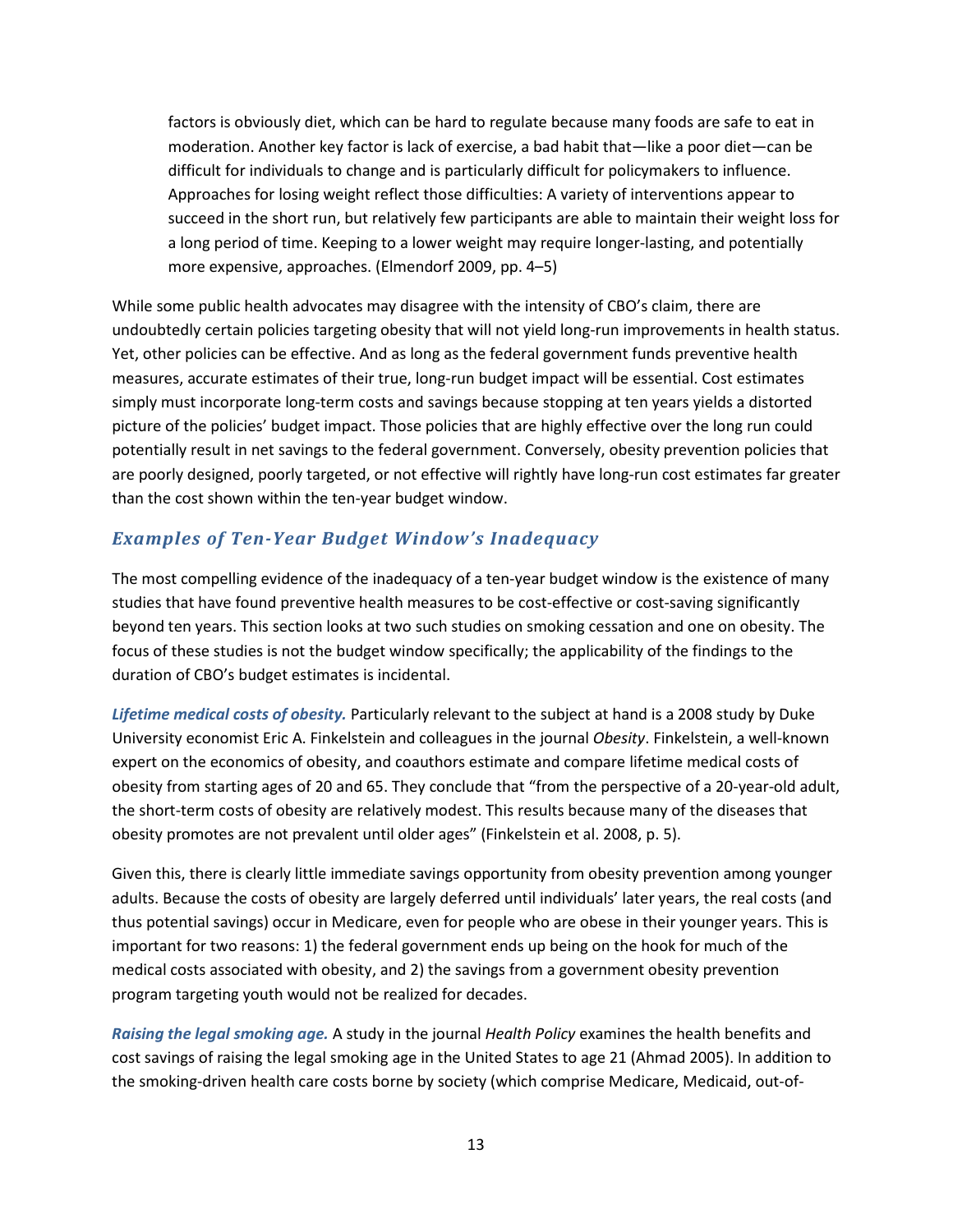pocket, and private insurance expenditures), the study includes the cost the government incurs in enforcing compliance of the new minimum age and the cost to sellers of checking purchasers' IDs.

The study presents total costs at ten, twenty, and fifty years (in constant 2003 dollars). As the author clarifies, "A simulation period of 50 years was chosen to ensure that much of the lifespan of the individuals who would be affected by the policy would be included and the gradually accumulating health benefits of the policy change would be captured" (p. 82). Indeed, at ten years, the policy is estimated to have societal savings of \$10.5 billion, and at twenty years, \$39 billion. At fifty years, societal savings are more than fivefold the twenty-year estimate, at \$212 billion.

*School-based anti-tobacco education.* A study in the journal *Preventive Medicine* analyzes a national anti-tobacco education program targeting seventh and eighth graders (Tengs et al. 2001). As in Ahmad (2005), the medical savings are calculated at the societal level. The authors estimate that the health care savings induced by a school-based program would be \$0.48 billion–\$1 billion over 25 years. Notably, they calculate that the savings over fifty years would be four times greater than over 25 years.

Explaining the reason why savings quadruple when the time period under analysis is doubled, Tengs et al. write: "Savings occur because those youth influenced by the program in the early part of the century will have aged sufficiently to reap the long-term health gains from avoiding tobacco use" (p. 564).

While the authors ultimately deem the school-based anti-tobacco education program cost-effective, it is not cost-saving, as the cost to run the program ends up outstripping the estimated savings. But, had the analysis stopped at 25 years (or earlier), the long-term benefits would have been largely excluded. For example—and of particular relevance to the question under discussion in this study regarding the length of the budget window—the ten-year cost of running the anti-tobacco education program is estimated at roughly \$1.9 billion.

*Savings outside the ten-year budget window.* While Finkelstein et al. (2008), Ahmad (2005), and Tengs et al. (2001) are not exclusively focused on government health care costs and are not necessarily interested in the budget window, their findings, and the findings of many others, point unequivocally to the inadequacy of only examining ten years of a preventive health policy's budget effect. In fact, because the federal government's responsibility for national health care costs are disproportionately weighted toward the costs incurred by the elderly, the share of total societal cost borne by the government increases over the budget window.

This is not to say that a preventive health measure should be assumed by its nature to be either costsaving or cost-effective. As health policy experts point out in the *New England Journal of Medicine*, "Although some preventive measures do save money, the vast majority reviewed in the health economics literature do not. Careful analysis of the costs and benefits of specific interventions, rather than broad generalizations, is critical" (Cohen et al. 2008). It is, in fact, because only some preventive health measures yield meaningful cost benefits beyond the traditional ten-year budget window that it is so critical to have a broader time horizon. Given the budget constraints facing lawmakers, it will be critical to identify the most effective preventive measures, and that goal can only be achieved with a longer budget window.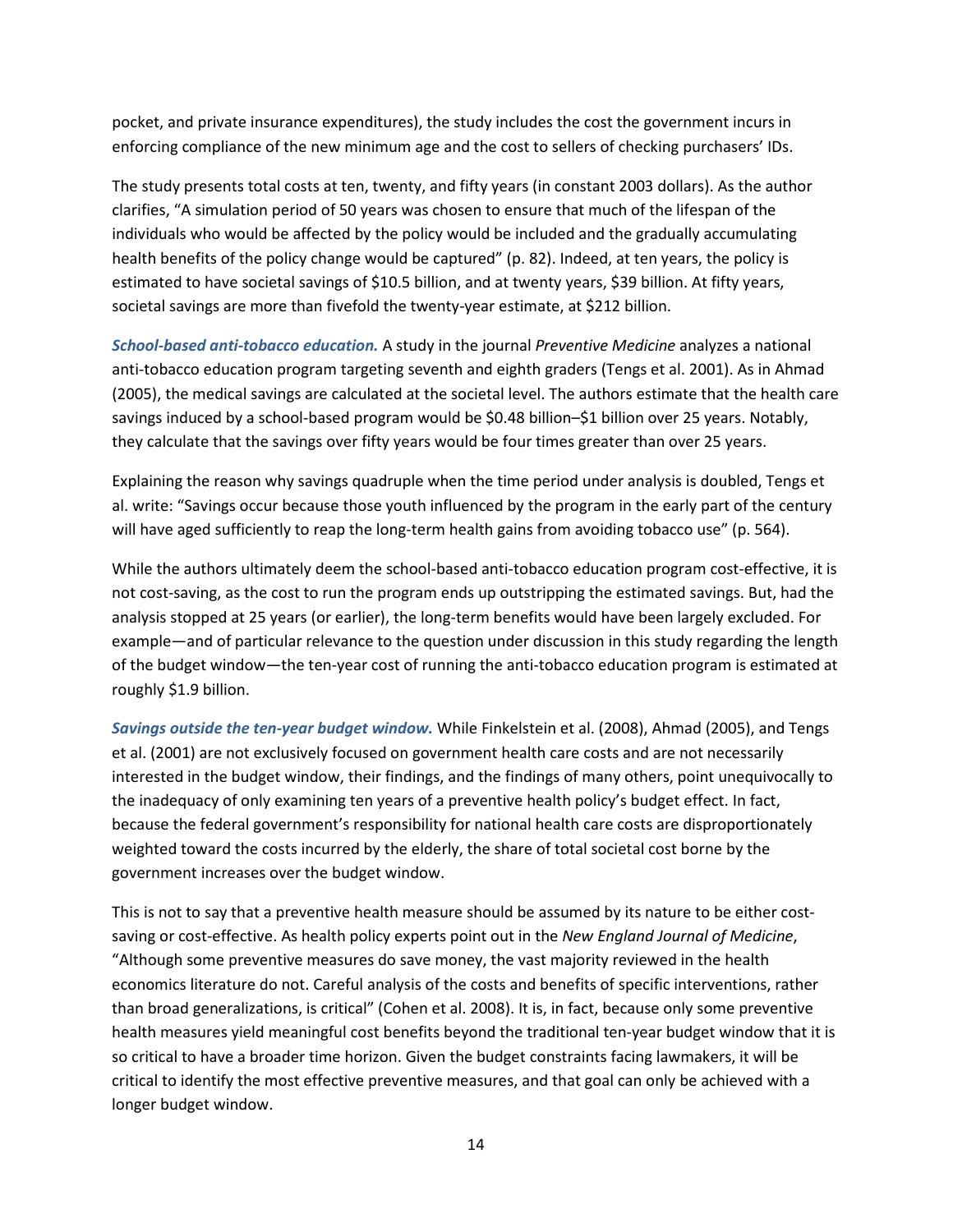### **Part 2: Analysis**

As Part 1 of this study has established, the need for a longer budget window is clear. However, there are complexities involved in estimating a preventive health measure's long-term budget effects in order to reach a true, long-term cost estimate. Understanding these complexities is the first step in creating a broadened framework for thinking about an appropriate budget window for preventive health policies. The next step is incorporating these components into a budgetary model that would yield a more accurate estimate of the budget impact of these policies.

### *Broadened Framework for Longer-Term Cost Estimates*

This study distinguishes between the costs of a preventive health intervention itself and the costs and savings the intervention would induce. For simplicity, the intervention is considered the "direct effect" of the policy, while costs and savings brought about by the policy are called its "indirect effects." This section delineates the indirect budgetary effects to the federal government from a policy that succeeds in reducing the number of obese individuals. It is important to note that, in addition to the long-term federal savings and increased revenue that a successful obesity prevention policy would induce, a longer budget window must also include the longer-term costs of obesity prevention—namely, the costs associated with increased life expectancy. This section first addresses the long-term positive budget impact, followed by the costs.

*Reduced federal health care spending and increased federal revenue.* The largest budgetary benefit from obesity prevention would be the federal savings within the Medicare and Medicaid programs that would result from avoiding obesity-related diseases and co-morbidity. The reality is that obese patients are far more expensive to treat than normal-weight patients. There is no mystery about why this is the case. According to public health experts, "Although pharmaceutical, medical, and surgical interventions to treat obesity are available, these treatments remain rare. As a result, the costs attributable to obesity are almost entirely a result of costs generated from treating the diseases that obesity promotes" (Finkelstein et al. 2009, p. 829). As discussed in Part 1, obesity-related diseases include type 2 diabetes, heart disease, certain types of cancer, asthma, depression, and gallbladder disease, among others.

A subcategory of Medicare and Medicaid savings would be the reduced spending on obesity-induced disability. This would also result in savings to Social Security, with fewer people on Social Security disability insurance or Supplemental Security Income.

Another benefit to the federal budget of curbing obesity is increased tax revenues. In short, obesity prevention would lead to higher wages, which would yield more tax revenue. This is the case because obese people on average earn lower wages than normal-weight workers. For women in particular, academic research has shown obesity to be linked to lower wages. For men, the evidence is not as certain. There is debate over what causes wage discrepancy between obese and non-obese workers whether it is tied to productivity, the result of discrimination, or compensating for health care costs for employer-sponsored health plans (Bhattacharya and Bundorf 2009). However, in consideration of CBO's budget window, only the existence of the discrepancy is relevant because, in essence, lower wages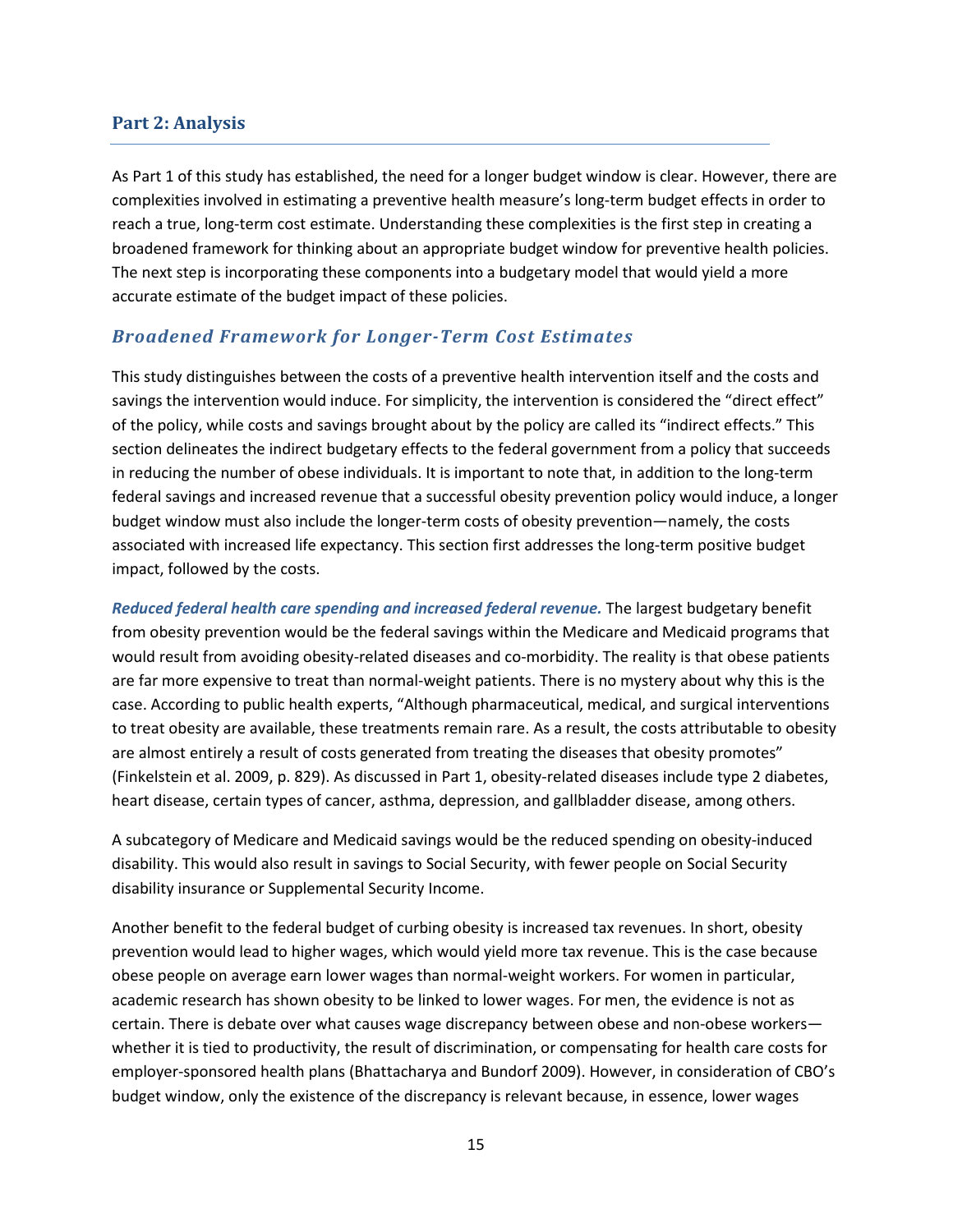mean less tax revenue for the federal government. In addition, healthier workers may also enjoy longer careers. This effect would be in addition to any wage impact of obesity. For example, a non-obese worker may be less likely to retire early at 62. Additional years of work will also increase tax revenues.

Last, obesity among workers also reduces productivity, with a total cost of as much as \$66 billion per year (Hammond and Levine 2010). Higher levels of productivity affect CBO's budget forecasts thus:

Forecasts of productivity growth play a critical role in forecasting potential output, which is CBO's estimate of the amount of output that the economy would produce with a high rate of use of its capital and labor resources. As such, CBO's forecast of potential output shows how much the economy can sustainably grow during periods of expansion and determines the trajectory of gross domestic product (GDP) in the later years of the agency's 10-year forecasts. (CBO 2013b, p. 7)

Overall, the revenue effect, whether through increased hourly wages, an increase in labor supply, or both, will result in additional revenue from income and payroll taxes. This effect was a key component of the CBO analysis of the long-term impact of increasing the tobacco tax discussed above. As such, it is certainly a factor that CBO is capable of recognizing and modeling if the agency were to consider the long-run impact of effective obesity prevention policies.

*Increased federal entitlement program spending.* On the other side of the ledger, obesity prevention produces the same indirect "problem" as effective tobacco cessation programs—both increase life expectancies, and there are costs associated with increased longevity. Namely, when people live longer, the government spends more on Medicare, Medicaid, and Social Security.

*Lifetime indirect budget effects.* The following chart offers a visual representation of the long-term indirect budget effects of preventing obesity, from early adulthood through retirement and death.



Quantifying these costs and savings requires an application of the broadened framework just outlined. The next section undertakes such an application by constructing a model that illustrates how CBO could approach a long-term cost estimate of a preventive health policy targeting obesity.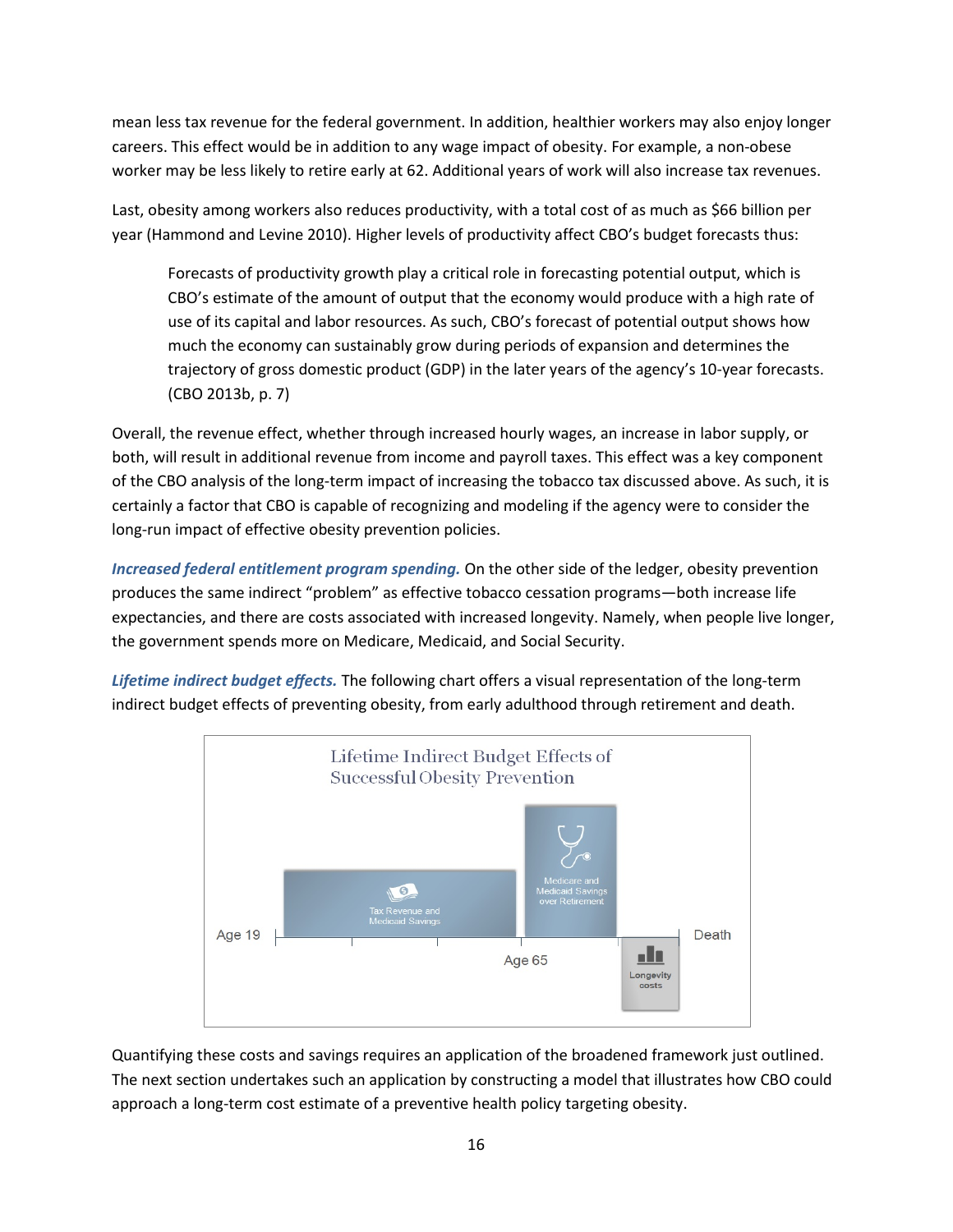# *Modeling Long-Term Indirect Budget Effects of Obesity Prevention*

The model constructed for this study uses national averages for the types of indirect costs and savings delineated above. In current ten-year cost estimates, CBO captures the short-term direct cost of a preventive health intervention and any indirect effect that occurs within the budget window. If the intervention is ongoing, estimating its long-term direct cost is simply a matter of extending this cost over the longer budget window and adjusting for population growth, inflation, and/or real growth, as appropriate. But to estimate the true long-term budget impact of a policy aimed at curbing obesity, CBO would need to also incorporate the long-term indirect effects. The model in this study illustrates the

components—positive and negative—that CBO should consider when modeling these effects.

There are multiple types of models that could be employed for this analysis, but the model constructed here is intended to be simple to understand, supported by sufficient empirical evidence, and closely aligned with an approach that CBO could pursue. It is a binary, per-capita model that estimates the tax and spending impact of preventing an individual from becoming obese or helping a person achieve and maintain normal weight. Because the model is binary, meaning that it only captures the effects of a large change in an individual's BMI, there may be additional benefits that are not being captured here from incremental weight loss.

The model constructed here is intended to be simple to understand, supported by sufficient empirical evidence, and closely aligned with an approach that CBO could pursue.

Similarly, the model does not distinguish between obese (BMI>30) and morbidly obese (BMI>40).

*Positive long-term indirect effects of obesity prevention.* Estimates of increased tax revenue and reduced health care spending resulting from successful obesity prevention are constructed as follows:

### Inputs Affecting Tax Revenue Analysis

- In a review of eleven studies on obesity's wage effect, Dor et al. (2010) find that obese men on average are not likely to have lower wages than men of normal weight. For women, however, obesity does appear to have a negative relationship to wages, with estimates of lost wages ranging from 1.5 percent up to 15 percent. This model uses an estimate from Baum and Ford (2004), which finds that obese women's wages are lower by 6.1 percent. This estimate is corroborated by the analysis conducted by Dor and colleagues.
- According to the Bureau of Labor Statistics (2013), average wages in 2012 were \$35,932 for women. A female worker at this wage level who earns 6.1 percent more by avoiding obesity would make on average an additional \$2,192 (in 2012 dollars) in annual wages.
- The Tax Policy Center (2013) calculates the average effective marginal tax rate (EMTR) on labor income to be 22.9 percent. At this rate, annual additional income tax revenue from a woman avoiding obesity would be approximately \$502.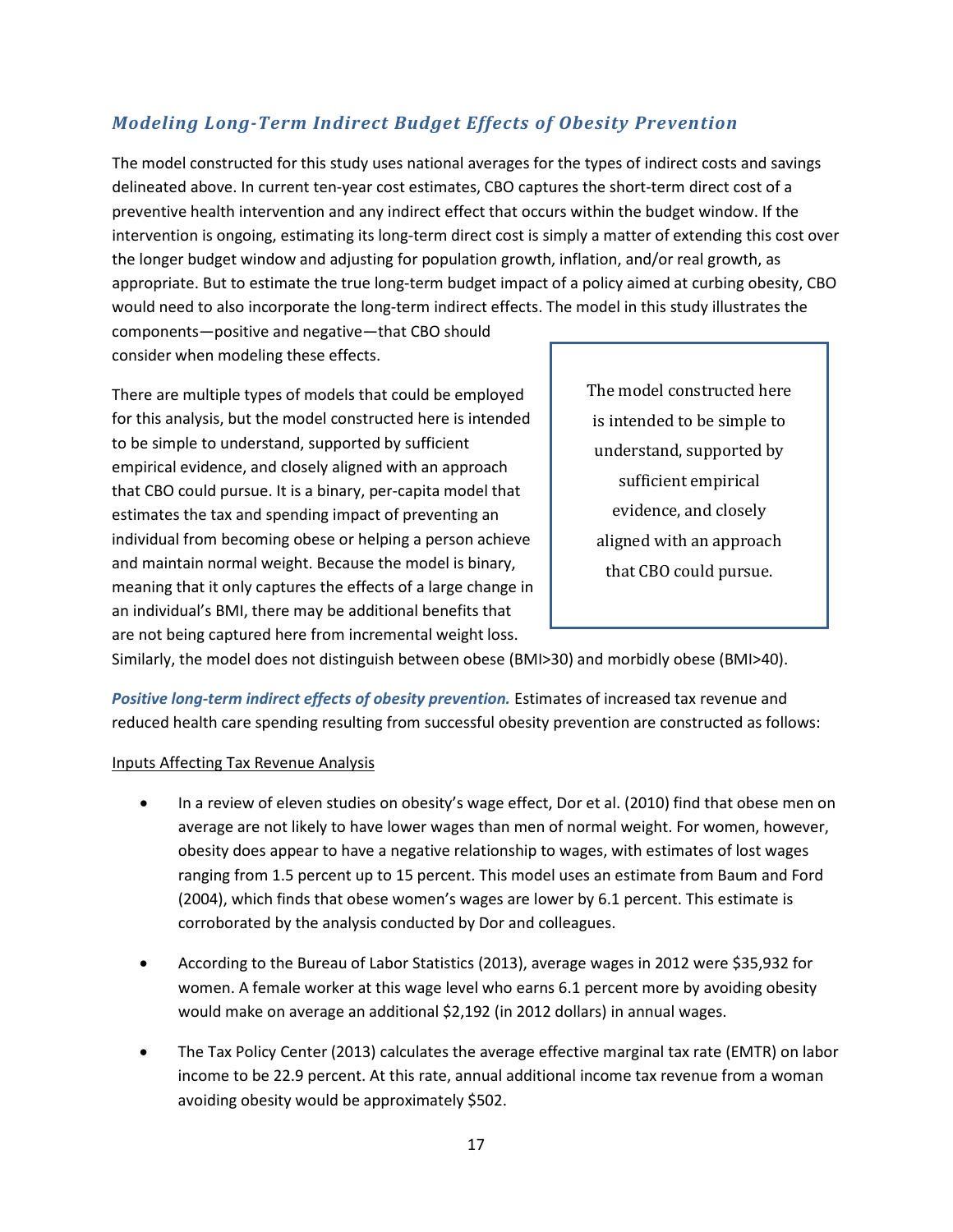• Incorporating payroll taxes can present a challenge because they sometimes result in higher Social Security benefits in retirement. However, for a married person who is a secondary earner, Social Security benefits are calculated based on the primary earner's record. Thus, payroll taxes that secondary earners pay do not result in extra Social Security benefits. For a male secondary earner who avoids becoming obese, there is no payroll tax effect because

there is no statistically significant obesity wage effect. For a female secondary earner, the EMTR for income and payroll taxes is 34.7 percent (TPC 2013), yielding annual additional federal tax revenue of approximately \$761.

For the lowest quintile of earners, however, the average EMTR is –0.9 percent. Therefore, for a low-income

#### *Annual additional income tax revenue*

*\$502 per average female worker \$761 per average female secondary earner –\$9 per average low-income female worker \$0 per average male worker*

female worker who avoids obesity, there is actually a negative federal tax impact from higher wages. This negative tax effect is the result of the Earned Income Tax Credit (EITC). Depending on a worker's income, the EITC can provide a tax subsidy for increased amounts of work. To account for this effect, this model includes a woman who has one child and earns the federal poverty level for 2012 (\$15,130). A woman in these circumstances who avoids obesity would earn \$946 more per year, with a tax impact of -\$9 annually.

#### Medicaid and Medicare Savings

In the most widely cited study of payer-specific per-capita medical spending attributable to obesity, Finkelstein and colleagues (2009) estimate that, on average, an obese Medicaid enrollee in 2008 cost \$1,021 more than a

*Federal Medicaid savings*

*\$663 per Medicaid enrollee per year*

normal-weight enrollee. On average, 57 percent of Medicaid spending is attributable to the federal government. Based on these estimates, in 2012 dollars, an obese person on Medicaid costs the federal government an extra \$663 per year compared to a normal-weight enrollee.

• Finkelstein and colleagues estimate that an obese Medicare beneficiary in 2008 cost on average \$1,723 (\$1,964 in 2012 dollars) more than a normal-weight beneficiary.

#### *Medicare savings*

*\$1,964 per Medicare beneficiary per year*

o Cawley and Meyerhoefer (2012) find that an obese woman has annual medical expenditures \$3,613 higher than a non-obese woman, while a man has obesity-related costs of \$1,152. In addition, they find that Medicaid spending for obese individuals is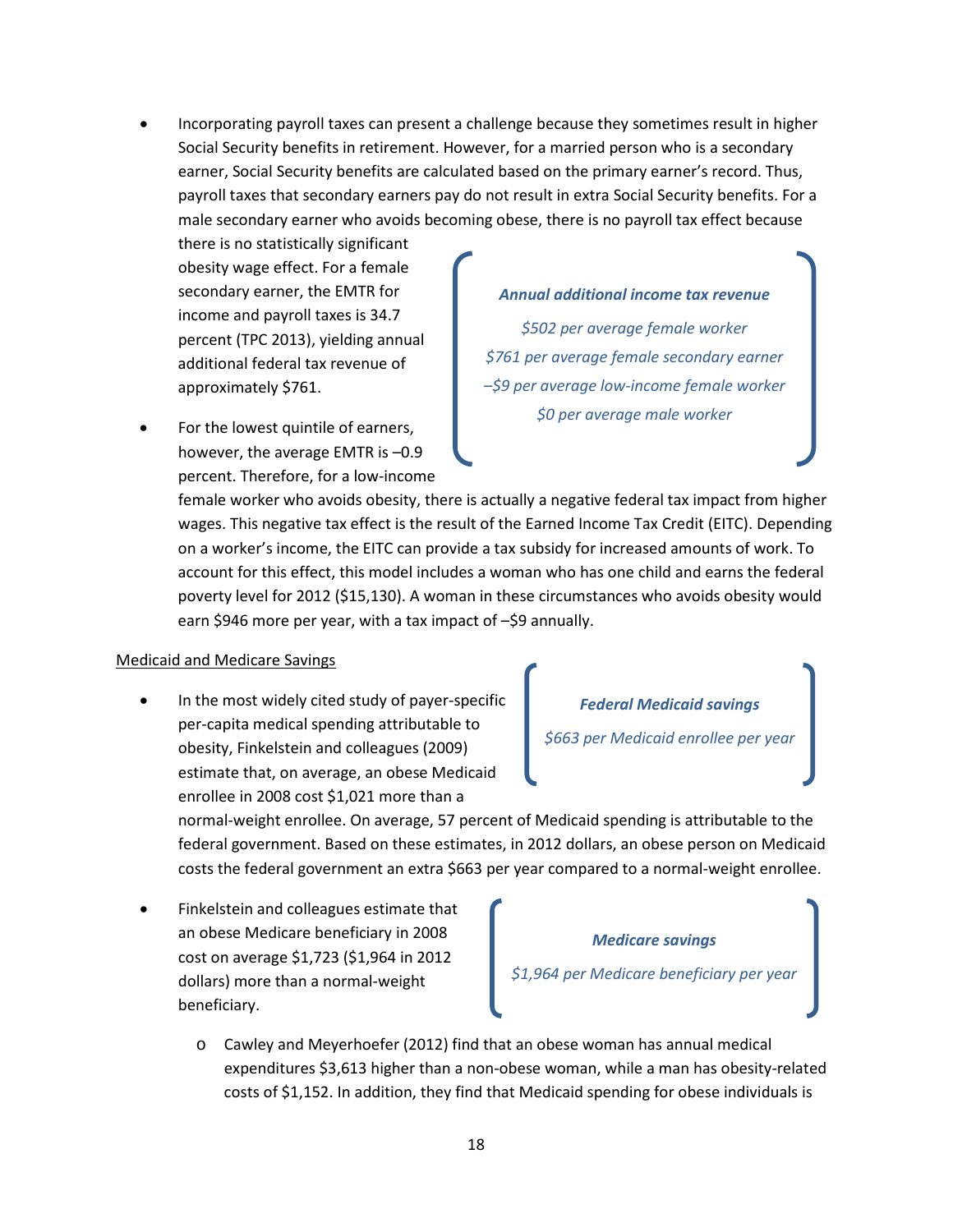\$3,674 higher than for non-obese individuals. These estimates are significantly greater than the widely cited Finkelstein et al. (2009) results and are in some respects preferable because the statistical techniques are superior. However, Cawley and Meyerhoefer's findings for men and Medicaid beneficiaries are not statistically significant due to their large standard errors, and the results are largely driven by the impact of the most obese patients in the sample. For these reasons and to ensure a conservative approach, the model constructed here uses Finkelstein et al. (2009) estimates.

*Negative long-term indirect effects of obesity prevention.* Estimates of long-term indirect costs of successful obesity prevention are constructed as follows:

### Increased Longevity

- Public health experts estimate that a normal-weight man and woman at age 65 have life expectancies of 82.53 and 86.15 years, respectively. An analogous obese man and woman have life expectancies of 80.93 and 84.75 years, respectively (Yang and Hall 2008).
	- o Other estimates of obesity's longevity effect include Olshansky et al. (2005), who conclude that, absent obesity, life expectancy at birth would be higher by 0.3–1.08 years, depending on gender and race. Fontaine et al. (2003) estimate years of life lost to obesity and find significant variation based on age, gender, race, and BMI. This report uses the Yang and Hall (2008) estimates of increased life expectancy—1.6 years for a man and 1.4 years for a woman—because the illustrative model does not consider race.

#### Social Security Longevity Cost

• According to the Social Security Administration, the average monthly benefit (not specific to a retired worker's wages during his or her working life) at the beginning of 2012 was \$1,230. This means that the federal government would pay on

*Social Security longevity cost \$23,616 per average man (1.6 years) \$20,664 per average woman (1.4 years)*

average an additional \$23,616 for a man and \$20,664 for a woman who avoids becoming obese and lives to the average normal-weight life expectancy.

#### Medicare Longevity Cost

• During the additional years of life that result from avoiding obesity, perbeneficiary spending in Medicare would be lower than it would be for obese individuals. Finkelstein et al. (2009)

*Medicare longevity cost \$7,553 per male beneficiary (1.6 years) \$6,745 per female beneficiary (1.4 years)*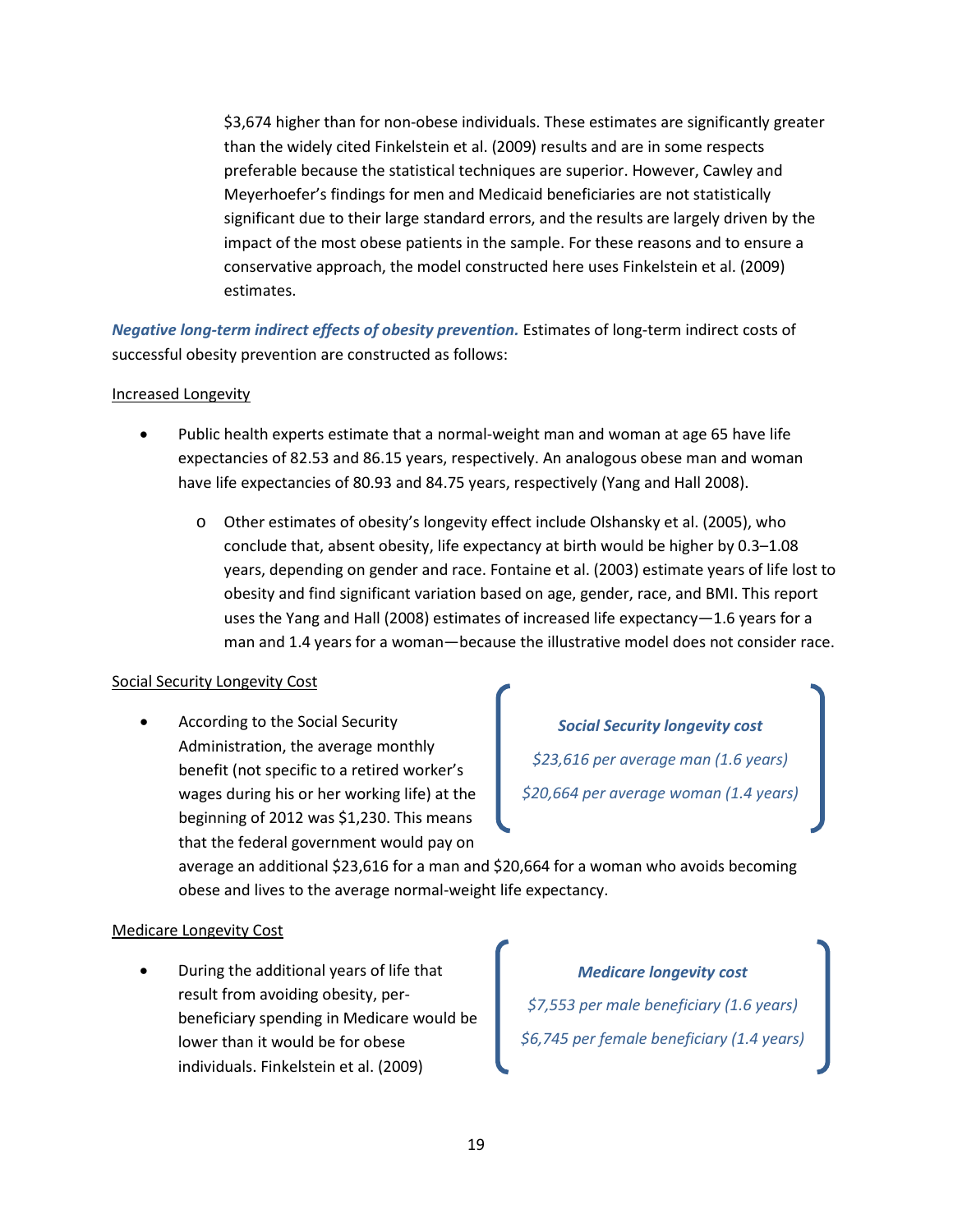estimate that health care spending for an obese Medicare beneficiary exceeds spending for a normal-weight beneficiary by 36.4 percent.

• Based on this estimate, total federal costs for a male Medicare beneficiary would be \$7,553 (in 2012 dollars) during the 1.6 years of increased life expectancy, and for a female beneficiary during her 1.4 additional years, \$6,745 (in 2012 dollars).

# *Implications for Budget Window Length*

The model outlined above has clear implications for the future of CBO cost estimates for preventive health measures. In short, it indicates that a more meaningful and appropriate budget window for preventive health measures would be 75 years because it would capture a more accurate picture of the costs and savings to the federal government over the lifetime of someone who avoids becoming obese. Supporting this move is the fact that there is precedent for a 75-year window: CBO's own study of the cigarette tax described in Part 1 of this report included a 75-year cost estimate. In addition, the Social Security and Medicare trustees routinely provide 75-year projections for those programs.

As mentioned above, the majority of federal savings from obesity prevention is achieved through children becoming normal-weight adults and eventually normal-weight retirees. A budget window of a

decade is far too short to capture these savings, but even a window covering a few decades would miss significant savings from preventing obesity in children.

In addition, as mentioned above, an important benefit of a longer budget window is that it would allow policymakers to distinguish between effective and ineffective preventive health policies. While CBO does incorporate in its cost estimates evidence regarding a policy's estimated effectiveness, ten years is not enough time for the savings induced by an effective obesity prevention policy to make the policy distinguishable from an ineffective one.

On the subject of policymakers weighing whether to pursue a preventive health policy, Finkelstein et al. (2010) rightly points out: "The requirement for cost

A more meaningful and appropriate budget window for preventive health measures would be 75 years because it would capture a more accurate picture of the costs and savings to the federal government over the lifetime of someone who avoids becoming obese.

savings is an extremely high bar for publicly funded health promotion efforts and may ultimately prove infeasible. This is not to say that efforts should not be made to address obesity, but only that cost savings may not be the appropriate justification." In other words, some preventive health measures may be worth pursuing despite their costs.

As O'Grady and Capretta (2012) explain: "One way of measuring this balance between clinical benefit and cost is through quality adjusted life years (QALY). The calculation of the QALY measures the amount of clinical benefit achieved for the dollars spent. In this way it provides within a single data point the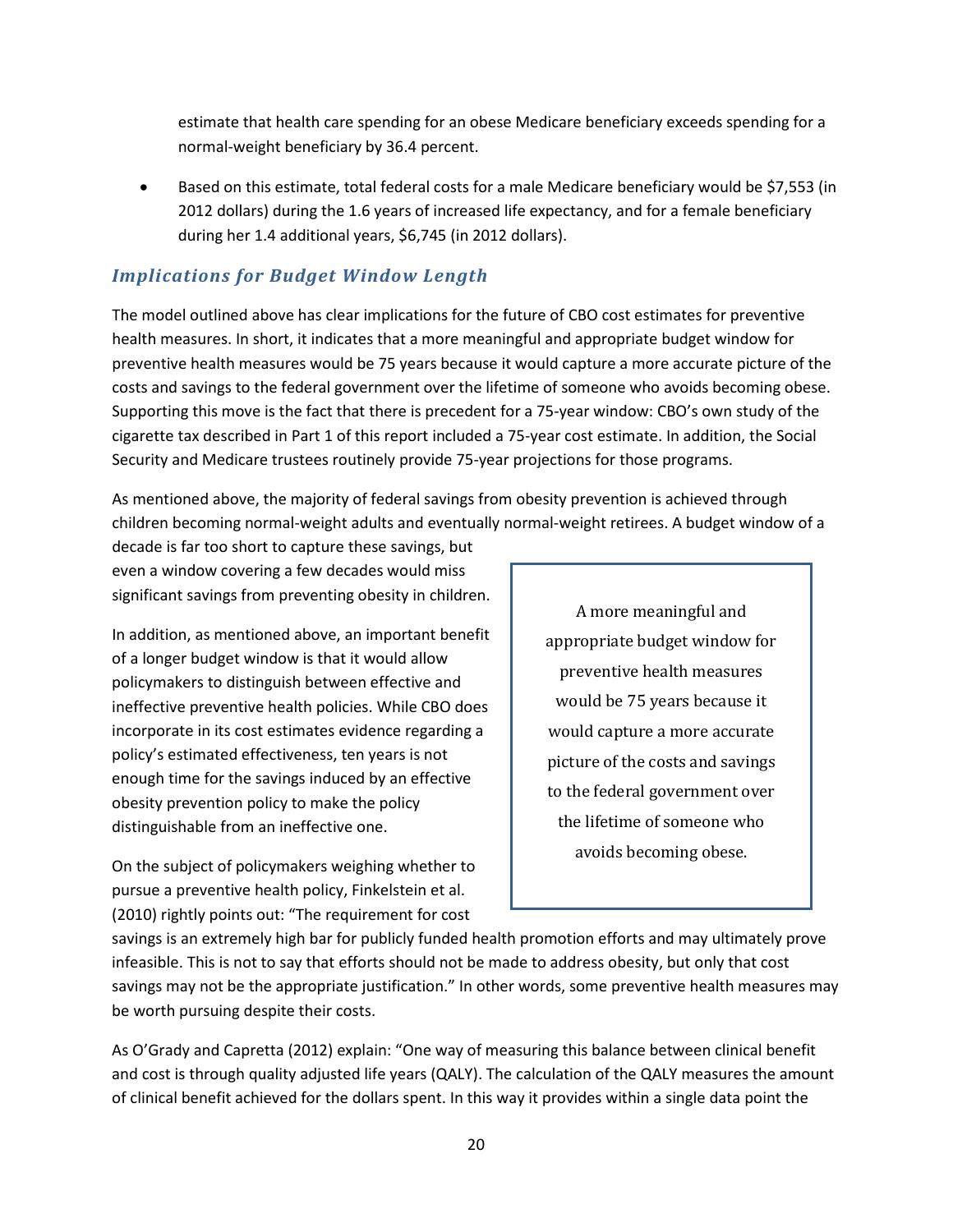tradeoff between clinical improvement and cost." However, because this study is intended solely to examine the potential long-run federal budgetary impact of obesity prevention policies and does not evaluate the societal benefit (or cost) of these policies, QALYs are not considered in this study.

# *Scoring Analysis: 75-Year Indirect Savings Estimates*

This section presents illustrative 75-year savings estimates for the federal government from obesity prevention measures. Modeling four of the obesity prevention policies or programs outlined in Part 1 showcases the



*1. Obesity screenings (represents average taxpayer, age 22 through end of life).* Because the USPSTF recommendation for obesity screening by clinicians for adults and children age 6 and older received a "B" rating, health insurance providers are required by the ACA to fully cover these screenings. Assuming that obesity screenings result in a child avoiding becoming obese throughout his or her life, the indirect lifetime federal savings estimate for an average married female taxpayer who is a secondary earner would be \$44,100, and for an average male taxpayer, \$113.

Based on CDC data, an estimated 23.5 million U.S. children and teenagers age 2–19 are overweight or obese. If a preventive measure were responsible for helping 1 million children and teens maintain normal weight throughout their lives as average income earners, estimated federal savings (excluding the cost of the intervention) would range from \$113 million (if all boys) to \$44.1 billion (if all girls).

Clearly, preventing a woman from becoming obese has a much higher positive budgetary impact for the federal government. The near zero indirect impact for males in this example is the result of the decreased health care costs being almost exactly offset by the additional longevity cost. For the females in this example, higher wages are the predominant factor driving the positive long-run indirect result.

To construct a large-scale long-term cost estimate for obesity screening, further research is needed on the effectiveness of screenings. For example, a report for the Agency for Healthcare Research and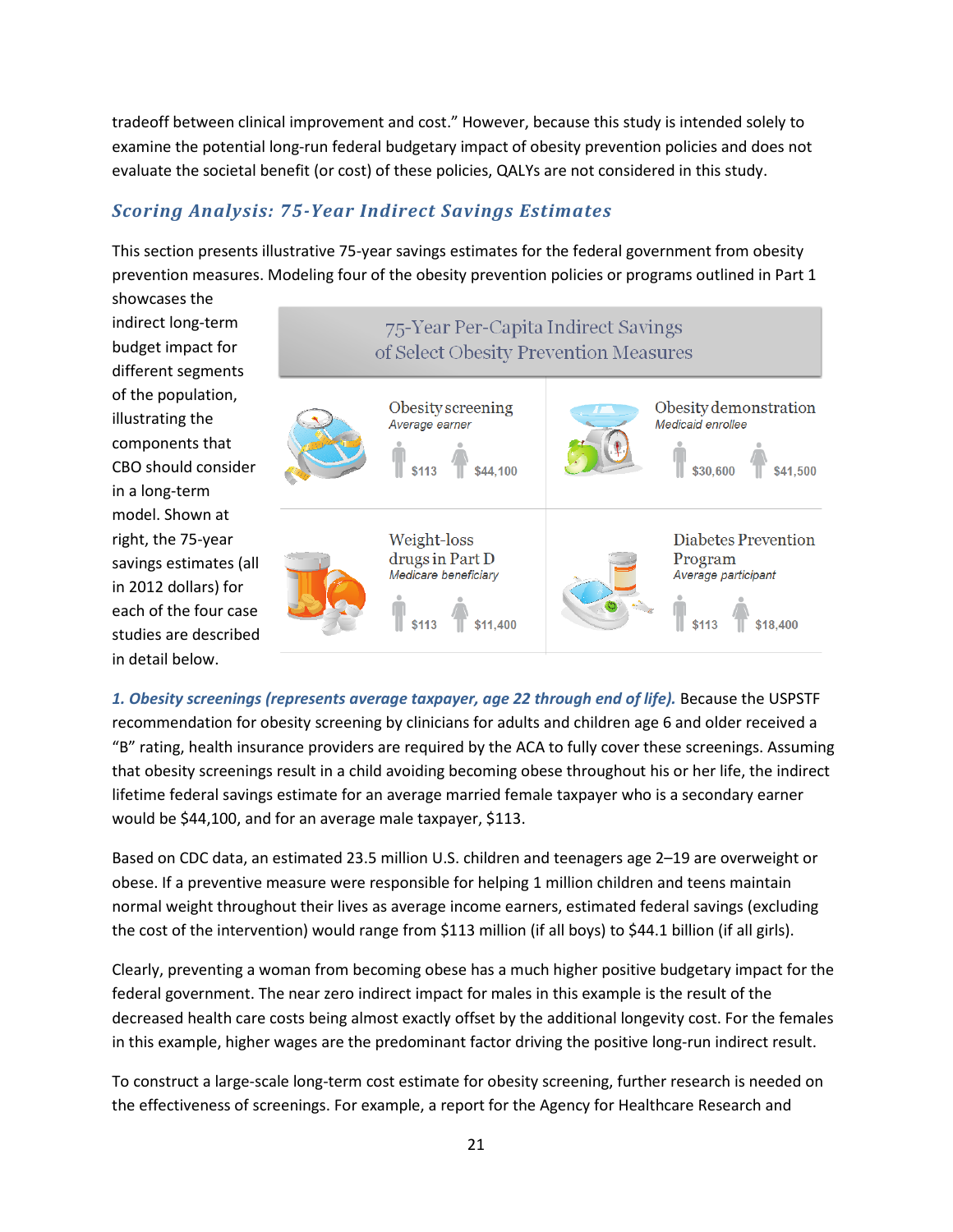Quality has noted the lack of randomized controlled trials to evaluate whether obesity screenings for adults improve health outcomes (LeBlanc 2011).

*2. SCHIP childhood obesity demonstration project (represents average Medicaid enrollee, age 19 through end of life).* The new obesity prevention demonstration focuses on low-income children. Assuming the strategies devised through this demo result in a child avoiding becoming obese throughout his or her life, the indirect lifetime federal savings estimate for an average female Medicaid beneficiary would be \$41,500, and for an average male Medicaid beneficiary, \$30,600.

If the obesity demo were responsible for 1 million children who are future Medicaid beneficiaries maintaining normal weight throughout their lives, federal savings (excluding the cost of the intervention) would range from \$30.6 billion (if all boys) to \$41.5 billion (if all girls). In this case, the savings for men and women are high primarily because of reduced Medicaid spending. In both cases, the Medicare spending effects—from improved health and longevity—result in only a small net impact.

Once the demonstration's grant recipients issue their strategies and recommendations in September 2015, the interventions' direct costs and likely effectiveness can be modeled in conjunction with the indirect budget effects calculated here.

# *3. Diabetes Prevention Program (represents average participant, age 51 through end of life).* The average age of a participant in the Diabetes Prevention Program (DPP) clinical trial was 51 (Diabetes Prevention Program Research Group 2000). For a female participant of this age, the wage effect is reduced relative to a younger woman, making the total indirect federal savings estimate \$18,400. As there is no statistically significant wage effect for men, the estimate for a comparable man is \$113, the same as a younger man not on Medicaid.

Based on CDC and Census data, approximately 14 million people age 45–54 are obese. If an intervention helped 1 million people in this age range maintain normal weight, estimated federal savings over 75 years (excluding the cost of running the DPP) would be \$113 million for 1 million male workers and \$18.4 billion for 1 million female workers.

In an assessment of scaling up the community-based DPP to the national level, Thorpe and Yang (2011) estimate that "building the capacity to deliver the community-based diabetes prevention program nationally (that is, conducting protocol training, data collection and reporting, and outreach) would cost about \$80 million . . . [and] that delivery capacity could reach fifteen million at-risk adults" (p. 1675). It should be noted that, while diabetes is a disease closely linked to weight and obesity, the DPP is not focused on obesity prevention specifically. A large-scale estimate of the long-term budget impact of this program would need to take this into account.

*4. Weight-loss drugs in Part D (represents average Medicare beneficiary, age 65 through end of life).* Covering weight-loss drugs under Medicare Part D would only affect Medicare beneficiaries. For a woman, the wage effect is excluded since the policy only affects her in retirement. The federal savings estimate for a female Medicare beneficiary is thus \$11,400. For a male Medicare beneficiary, the savings estimate is again \$113, as there is no male wage effect to begin with.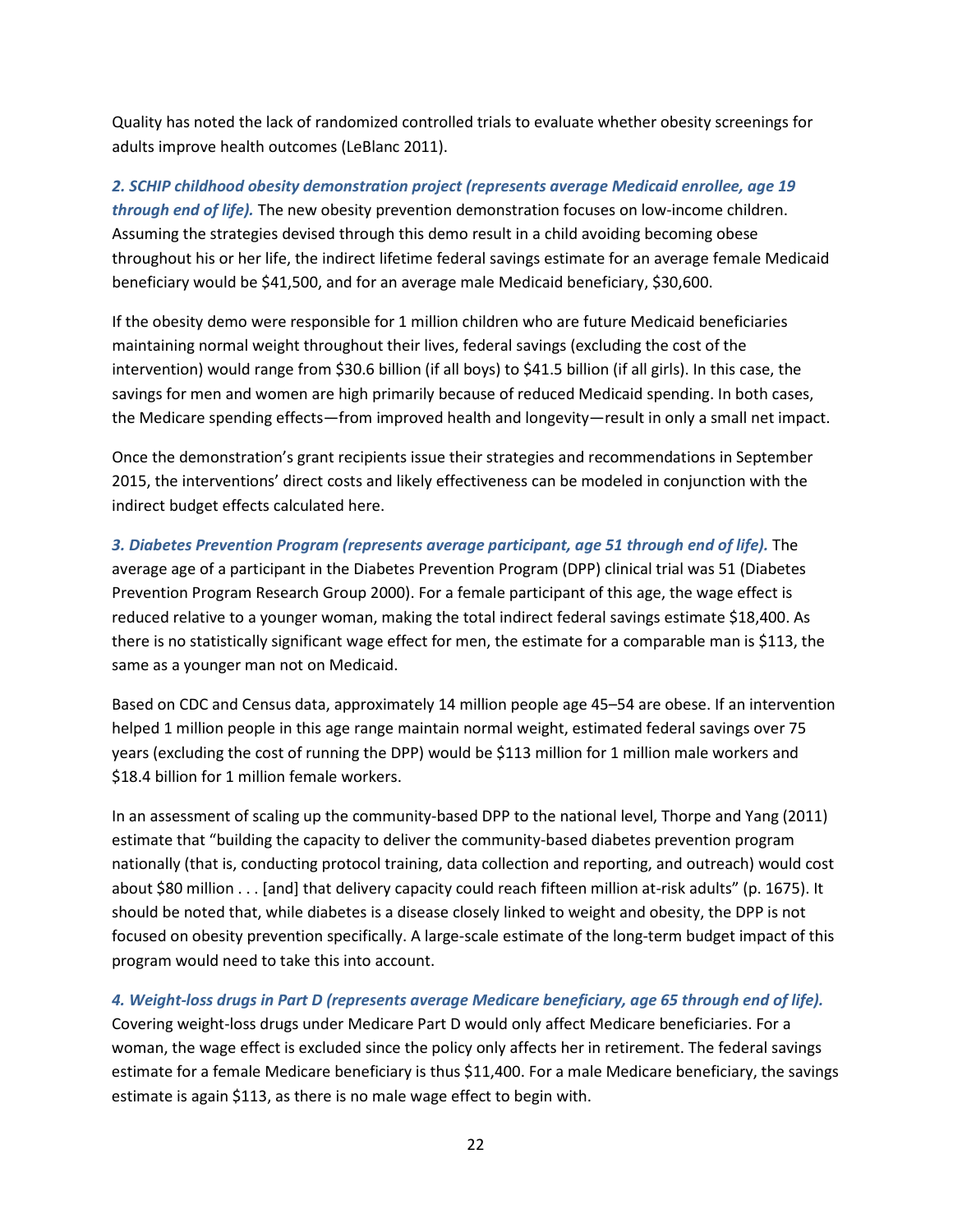Among U.S. adults age 65 and over, 13 million are obese (Fakhouri et al. 2012). If an intervention helped 1 million older adults achieve normal weight, estimated federal savings (excluding drug costs) would range from \$113 million for 1 million men to \$11.4 billion for 1 million women.

In a study of the savings achievable through weight loss among Medicare beneficiaries, including the effect of weight-loss drugs, Thorpe et al. (2013) note, "Aggregate savings to the Medicare program will depend on the number of seniors with overweight and obesity who take the medication, and the cost of drug to Medicare each year." A budget window as long as 75 years clearly is not required in estimating the costs of a policy that targets Medicare beneficiaries and has a relatively immediate effect, but 10 years remains insufficient. For the sake of consistency in budget assessments for preventive health measures, a 75-year window is still appropriate.

*Ten-year vs. 75-year estimates.* In the first two cases, a ten-year budget window could potentially capture a small amount of either the wage effect or Medicaid savings for a young adult, but it would exclude all Medicare savings and, if the individual in question were low-income, a large portion of the Medicaid savings that a 75-year window would capture. In the second two cases involving adults more advanced in age, a 75-year budget window is not required, but 10 years is insufficient to capture the savings from someone who lives several decades in retirement at normal-weight.

In each scenario, the potential savings for a woman is clearly greater than for a man, particularly among average workers. But if the wage effect of obesity is shown to be statistically significant for men, lifetime savings for a man could be far greater. It is also important to note that a proper accounting of the costs and savings of an obesity prevention policy over 75 years would discount future year budget impacts. The model constructed here does not incorporate any present value analysis in order to be consistent with conventional CBO methodologies.

# *Limitations of Illustrative Model*

To produce an accurate long-term cost estimate of an obesity prevention policy, CBO would need to rely on its own assumptions regarding the wage effect (and appropriate tax rates), the health care savings effects in Medicare and Medicaid, and the longevity effects of reducing obesity. Also critically important is that CBO ascertain the expected level of effectiveness of the obesity prevention measure in question. Some obesity prevention programs may have only a temporary effect; others may entail costly side effects; some policies may only be effective among a fraction of those who are treated or exposed to the intervention; and, of course, other preventive measures may be wholly ineffective. The model presented here focuses only on the indirect effects of a policy assumed to effectively and permanently prevent an individual from being obese.

Other limitations of the model stem from the fact that it simplifies potentially important factors. It does so to demonstrate a key point about the value of a longer-range budget window, but it is important to note several simplifying assumptions it makes.

1) The model only provides estimates for men and women, but obesity prevalence—and therefore cost—varies by race, gender, and geographic location (Wang and Beydoun 2007). A more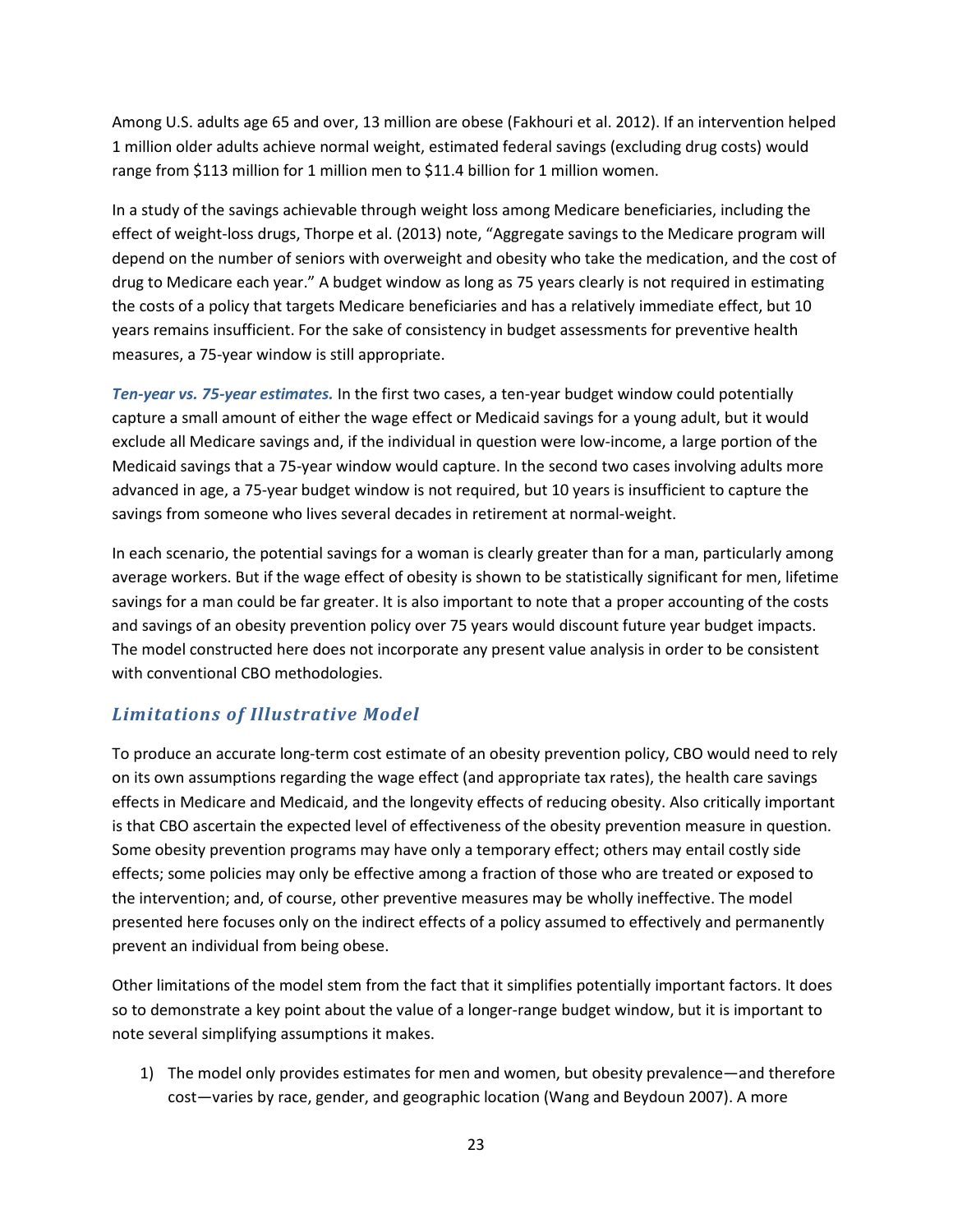thorough analysis for an entire population would consider these additional budgetary variations and weight the results based on the overall affected population.

- 2) The model assumes that all individuals reach retirement age, but some fraction of individuals who benefit from a preventive health intervention may die prior to retirement. Depending on when death occurs, the positive revenue effect may not be fully realized.
- 3) The model excludes several areas of federal savings for the sake of simplicity: 1) savings through the Department of Defense from obesity prevention in the military and through the Department of Veterans Affairs among veterans, 2) disability savings and productivity gains that would accompany obesity prevention, and 3) the payroll tax increase for female primary earners.
- 4) Finally, adult Medicaid enrollees in the model remain on Medicaid without interruption, which is not often the case. In addition, the model does not include "dual eligibles," low-income elderly individuals who are eligible for both Medicare and Medicaid. Federal spending on dual eligibles is estimated to be over three times the cost for non–dual eligible Medicare beneficiaries (Young et al. 2012 and Jacobson et al. 2012). It is unclear from existing academic research exactly how much of this extra cost is obesity-related. If the proportion is high, savings from preventing people in this cohort from becoming obese would be even greater. If the proportion is low, spending during the years of increased longevity in this cohort would be higher.

Clearly, to reach an accurate long-term cost estimate using the framework outlined in this study, CBO would need to account for the components currently excluded from the illustrative model. Simply put, to construct a valid long-term cost estimate, CBO would need to more closely represent the policy and program realities as well as health trends in the United States.

Nevertheless, for select representative case studies, this model captures the primary components affecting federal revenues and spending. As the results indicate, the long-run indirect budgetary impact for certain individuals, especially young women, is quite significant. Conversely, reducing obesity among older, median-income males may have roughly offsetting net budgetary impacts.

### **Conclusion and Next Steps**

While there are many legitimate complications associated with cost estimates over many decades, this report has made clear that a ten-year window presents a distorted perspective on the actual federal budgetary impact of an effective health prevention measure. Despite some evidence that obesity rates have declined in certain areas and among certain demographics, the overall upward trend in health care expenditures and the serious strain that entitlement spending will place on the overall federal budget in the coming decades make it increasingly important to identify and pursue policies that will have a positive long-run impact on these programs.

Toward that end, this study has shown that, properly modeled, effective preventive health measures will demonstrate their cost-containment effects outside the ten-year budget window, while ineffective measures will be shown to yield no such long-term benefits. Policymakers concerned about the rise in obesity rates in the U.S. and the associated increase in health care costs must be able to distinguish between effective and ineffective policies, and a longer-run budget analysis can serve as a critical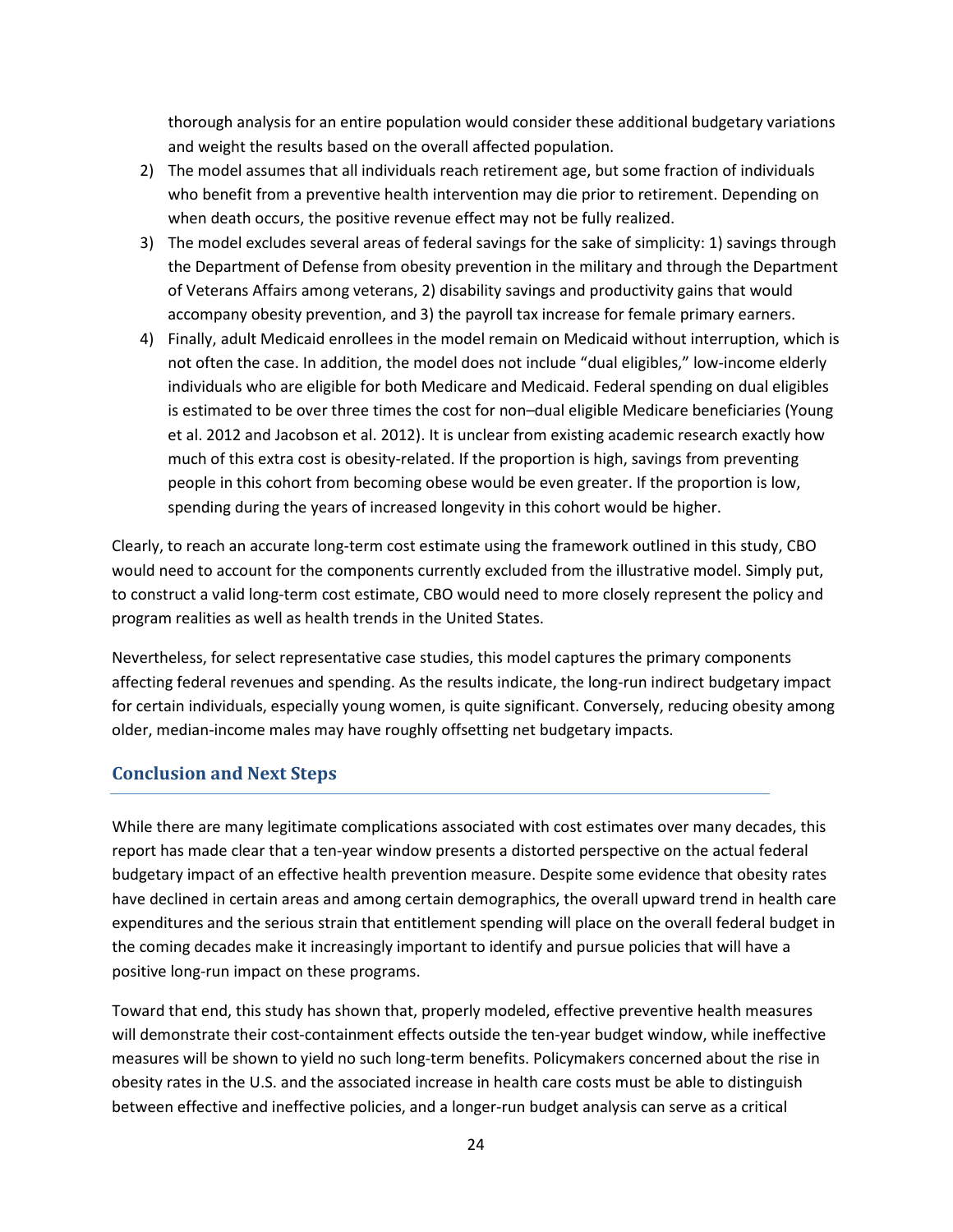component for that decision-making. This conclusion assumes, of course, that sufficient empirical evidence exists to convince CBO staff that effective interventions do, in fact, yield statistically significant and quantifiable economic and budgetary impacts. Such valid empirical evidence is accumulating among qualified researchers, though additional data and analysis are necessary with regard to specific policies and other economic and budgetary factors.

As this study demonstrates, the budgetary impact of an effective policy intervention can vary considerably. For example, the short budget window most negatively misrepresents an effective policy geared toward children—girls in particular. Successful childhood obesity prevention could result in higher wages, additional tax revenues, and lower federal health care costs that total, over 75 years, as much as \$44.1 billion for every 1 million average female earners helped. But a ten-year budget window would capture the cost of the intervention and virtually none of these savings.

The next step beyond the illustrative case studies presented here will be to develop full-scale cost estimates that reflect the variation in health status and income levels. This may require CBO to build or expand a microsimulation model that is capable of reflecting relevant population characteristics (i.e., one that represents the income, age, gender, and weight distribution among the population) and the associated economic and budgetary consequences of obesity.

CBO's existing research related to Social Security reform and the agency's long-term model, CBOLT, may be useful on this front. As CBO (2009) notes, "CBOLT models Social Security in detail at the individual level, but the current version of the model projects health care spending at an aggregated level in its actuarial section." As such, one possible avenue for strengthening CBO's analytical capabilities would be to extend the CBOLT model to capture obesity-related factors explicitly. This approach would be a significant departure from CBO's current approach to modeling long-term health care costs, which depends on projections for excess cost growth. CBO (2012b) defines excess cost growth as "the increase in health care spending per person relative to the growth of potential GDP per person after removing the effects of demographic changes on health care spending." CBO's efforts to impute educational status to the representative sample of individuals in the CBOLT model may imply a willingness to further refine and improve this model (CBO 2009).

Alternatively, CBO could pursue modeling strategies more closely aligned with the techniques utilized to measure the long-run impact of an increase in the tobacco tax (CBO 2012a), as discussed earlier in this study. That work, much like the model results presented here, highlights the effects of an increase in the tobacco tax on additional labor supply, reduced health care costs per capita, and the cost impact of increased longevity.

Finally, CBO will need to carefully and clearly distinguish the costs of increased longevity for policymakers' consideration. CBO's cost estimates are not designed to account for increase in quality of life and thus omit societal benefits that obesity prevention offers outside the budget. While quantifying these benefits is outside CBO's bailiwick, policymakers should not ignore them. As health care economist Charles Roehrig (2013) asks, "Why should primary prevention be put on the defensive over its successful reduction of premature mortality?"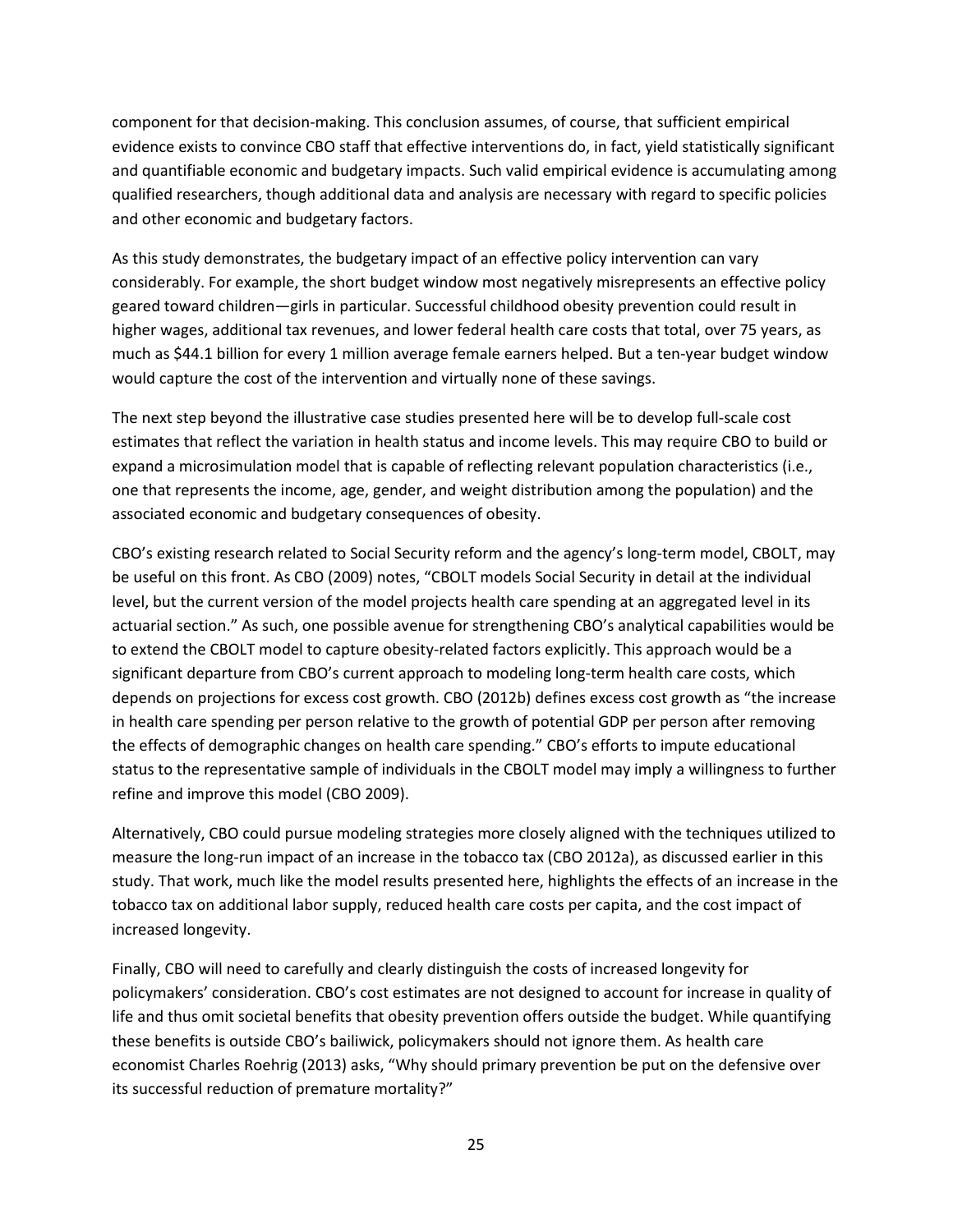Ideally, CBO would report the long-term budgetary impacts of all preventive health measures in a manner similar to its recent long-run analysis of an increase in the cigarette tax, by isolating the effects of lower per-capita health care spending from the effects of increased longevity. Such an approach would capture the aggregate, long-run budget impact but also permit policymakers to distinguish among various cost drivers and between outlay and revenue effects of effective policies.

In conclusion, given the clear evidence that obesity contributes significantly to increasing federal health care costs and adversely impacts workers' incomes, policymakers need more thorough budgetary analyses that can capture the long-run impact of effective prevention policies.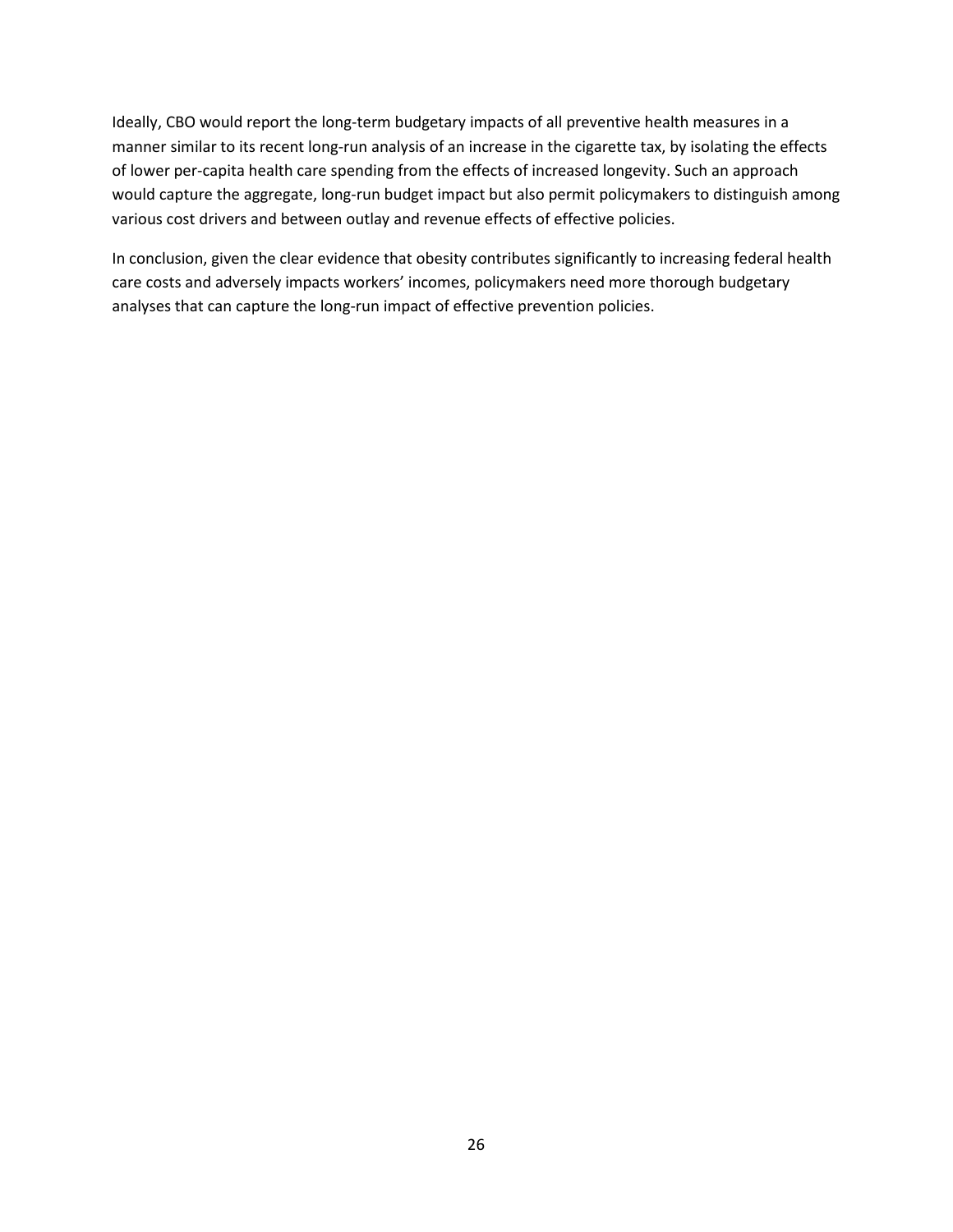## **About the Author**

Alex Brill is the CEO of Matrix Global Advisors, an economic policy consulting firm. He is also a research fellow at the American Enterprise Institute. In 2010, he served as an advisor to the Simpson-Bowles Commission. Previously, he was chief economist and policy director to the House Ways and Means Committee. Prior to his time on Capitol Hill, he served on the staff of the President's Council of Economic Advisers. Mr. Brill holds a BA in economics from Tufts University and a MA in mathematical finance from Boston University.

Support for this publication was provided by a grant from the Robert Wood Johnson Foundation. The author is solely responsible for the content. Any views expressed here represent only the views of the author.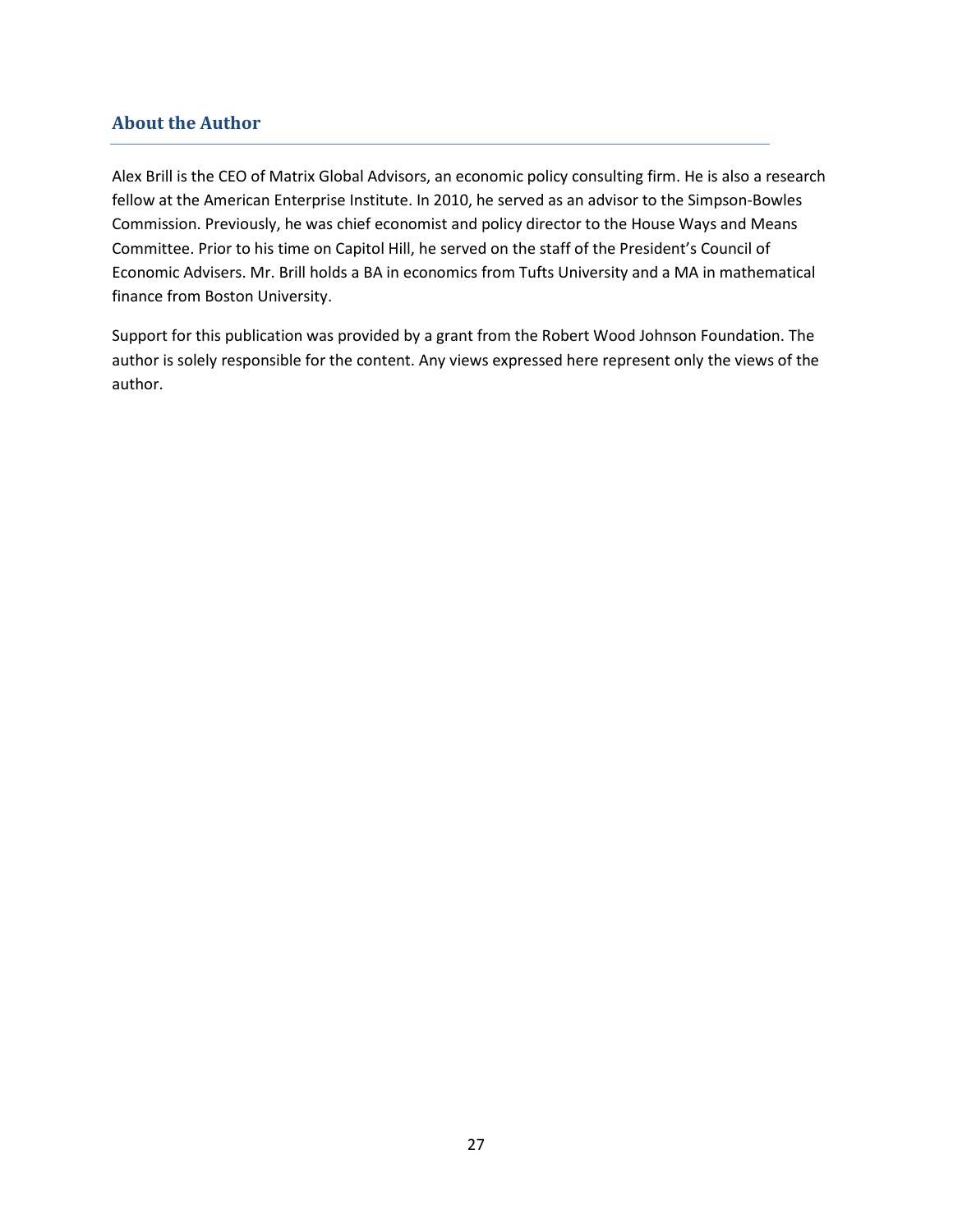### **Sources**

Ahmad, Sajjad. 2005. "Closing the Youth Access Gap: The Projected Health Benefits and Cost Savings of a National Policy to Raise the Legal Smoking Age to 21 in the United States," *Health Policy* 75, no. 1 (December): 74–84.

American Cancer Society. 2013. "Economic Impact of Cancer." Revised February 1. www.cancer.org/cancer/cancerbasics/economic-impact-of-cancer.

Banghart, Patti. 2012. "Comprehensive Obesity Prevention in Early Childhood: Promising Federal and State Initiatives," National Center for Children in Poverty. March.

Baum, Charles L., II, and William F. Ford. 2004. "The Wage Effects of Obesity: A Longitudinal Study," *Health Economics* 13, no. 9 (September): 885–99.

Bhattacharya, Jay and M. Kate Bundorf. 2009. "The Incidence of the Healthcare Costs of Obesity," *Journal of Health Economics* 28, no. 3 (May): 649–58.

Bureau of Labor Statistics (BLS). 2013. "Usual Weekly Earnings of Wage and Salary Workers Fourth Quarter 2012." January 18.

Cawley, John, and Chad Meyerhoefer. 2012. "The Medical Care Costs of Obesity: An Instrumental Variables Approach," *Journal of Health Economics* 31, no. 1 (January): 219–30.

Centers for Disease Control and Prevention (CDC). 2004. "Prevalence of Overweight and Obesity among Adults with Diagnosed Diabetes—United States, 1988–1994 and 1999–2002," *Morbidity and Mortality Weekly Report* 53, no. 45 (November 19): 1066–1068.

CDC. 2011a. "National Diabetes Fact Sheet." www.cdc.gov/diabetes/pubs/pdf/ndfs\_2011.pdf.

CDC. 2011b. "CDC Takes New Steps to Combat Childhood Obesity," News Release. September 29. www.cdc.gov/media/releases/2011/p0929\_combat\_child\_obesity.html.

CDC. 2012a. "Childhood Overweight and Obesity." Updated October 22. www.cdc.gov/obesity/childhood/index.html

CDC. 2012b. "Adult Obesity Facts." Updated August 13. www.cdc.gov/obesity/data/adult.html.

CDC. 2012c. "Basics about Childhood Obesity." Updated April 27. www.cdc.gov/obesity/childhood/basics.html.

CDC. 2012d. "Defining Overweight and Obesity." Updated April 27. www.cdc.gov/obesity/adult/defining.html.

CDC. 2012e. "Diabetes Report Card." www.cdc.gov/diabetes/pubs/pdf/DiabetesReportCard.pdf.

Centers for Medicare & Medicaid Services (CMS). 2013. CMS Manual System, Pub 100-03 Medicare National Coverage Determinations, Transmittal 150. January 29. www.cms.gov/Regulations-and-Guidance/Guidance/Transmittals/downloads/R150NCD.pdf.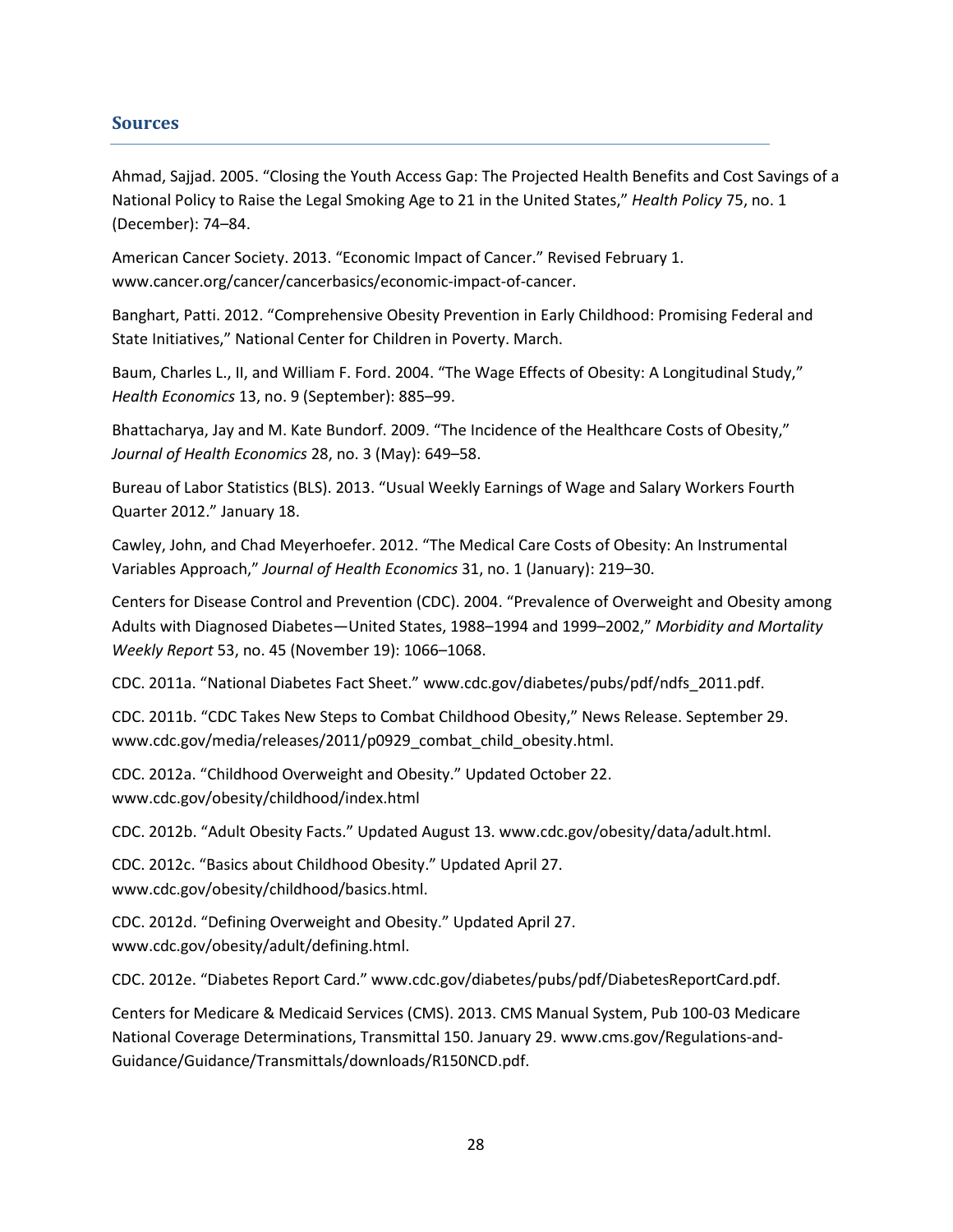Cohen, Joshua T., Peter J. Neumann, and Milton C. Weinstein. 2008. "Does Preventive Care Save Money? Health Economics and the Presidential Candidates," *New England Journal of Medicine* 358, no. 7 (February 14): 661–63.

Congressional Budget Office (CBO). 2009. "CBO's Long-Term Model: An Overview." June. www.cbo.gov/publication/20807.

CBO. 2012a. "Raising the Excise Tax on Cigarettes: Effects on Health and the Federal Budget." June. www.cbo.gov/sites/default/files/cbofiles/attachments/06-13-Smoking\_Reduction.pdf.

CBO. 2012b. "CBO's Long-Term Projections for Medicare and Medicaid Spending in the United States" Presentation to the OECD Expert Workshop on Improving Health Expenditure Forecasting Methods. November. www.cbo.gov/43746.

CBO. 2013a. "Frequently Asked Questions about CBO Cost Estimates." www.cbo.gov/about/ourproducts/ce-faq.

CBO. 2013b. "CBO's Economic Forecasting Record: 2013 Update." January.

Diabetes Prevention Program Research Group. 2000. "The Diabetes Prevention Program: Baseline Characteristics of the Randomized Cohort," *Diabetes Care* 23, no. 11 (November): 1619–1629.

Dixon, John B. 2010. "The Effect of Obesity on Health Outcomes," *Molecular and Cellular Endocrinology* 316, no. 2 (March) 104–108.

Dor, Avi, Christine Ferguson, Casey Langwith, and Ellen Tan. 2010. "A Heavy Burden: The Individual Costs of Being Overweight and Obese in the United States," George Washington University School of Public Health and Health Services, Department of Health Policy. September 21.

Elmendorf, Douglas W. 2009. CBO letter to the Honorable Nathan Deal. August 7.

Fakhouri, Tala H. I., Cynthia L. Ogden, Margaret D. Carroll, Brian K. Kit, and Katherine M. Flegal. 2012. "Prevalence of Obesity among Older Adults in the United States, 2007–2010," NCHS Data Brief, no. 106 (September). www.cdc.gov/nchs/data/databriefs/db106.pdf.

Ferguson, Christine C., Morgan Downey, Sarah Kornblet, Nancy Lopez, and Anna Muldoon. 2009. "Review of Obesity Related Legislation & Federal Programs," George Washington University School of Public Health and Health Services, Department of Health Policy. June 1.

Finkelstein, Eric A., Justin G. Trogdon, Derek S. Brown, Benjamin T. Allaire, Pam S. Dellea, and Sachin J. Kamal-Bahl. 2008. "The Lifetime Medical Cost Burden of Overweight and Obesity: Implications for Obesity Prevention," *Obesity* 16, no. 8 (August): 1843–1848.

Finkelstein, Eric A., Justin G. Trogdon, Joel W. Cohen, and William Dietz. 2009. "Annual Medical Spending Attributable to Obesity: Payer-And Service-Specific Estimates," *Health Affairs* 28, no.5 (September/October): w822–w831.

Finkelstein, Eric A., Kiersten L. Strombotne, and Barry M. Popkin. 2010. "The Costs of Obesity and Implications for Policymakers," *Choices: The Magazine of Food, Farm and Resource Issues* 25, no. 3 (3rd Quarter).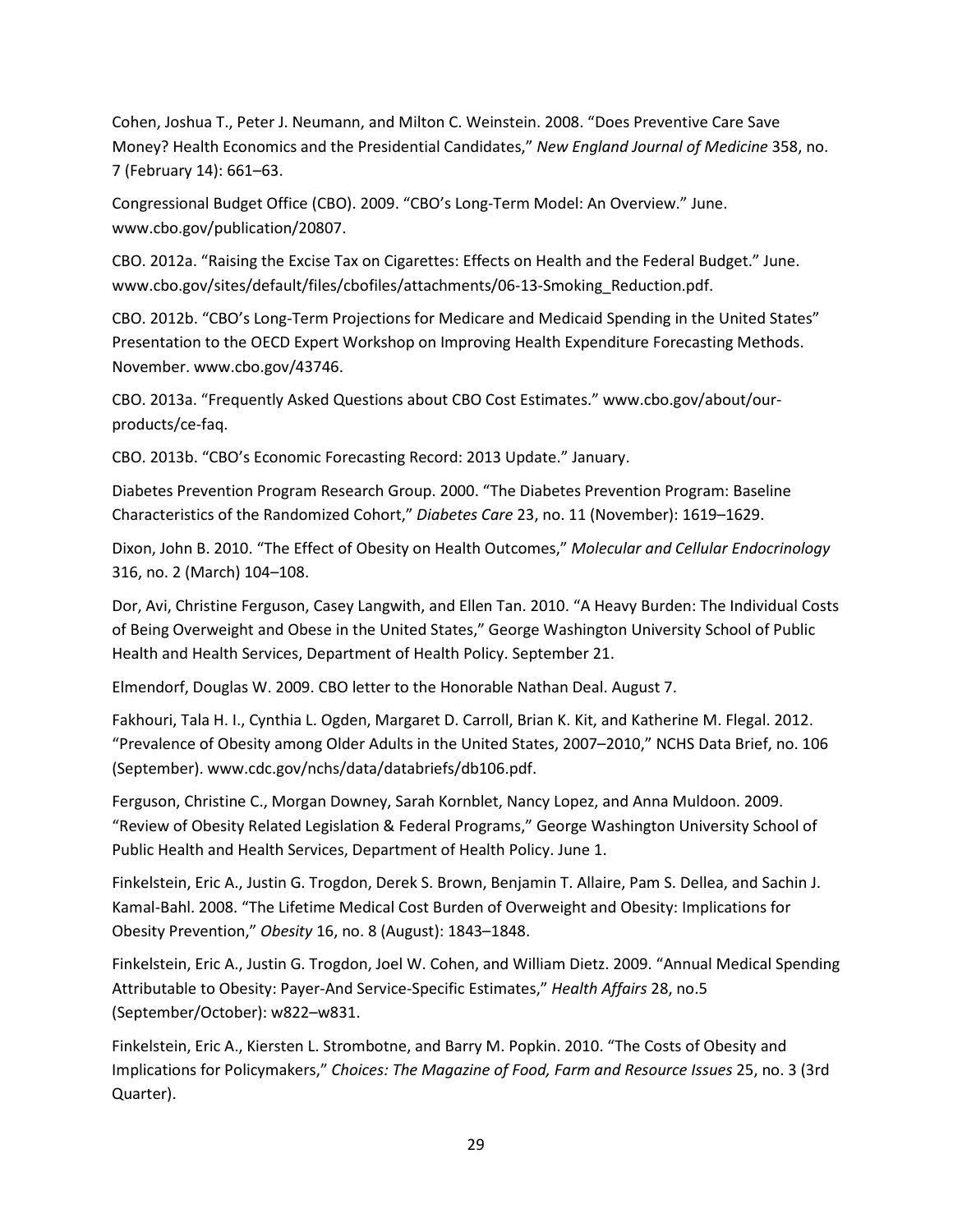Fontaine, Kevin R., David T. Redden, Chenxi Wang, Andrew O. Westfall, and David B. Allison. 2003. "Years of Life Lost Due to Obesity," *The Journal of the American Medical Association* 289, no. 2 (January 8): 187–93.

Government Accountability Office (GAO). 2012a. "Preventive Health Activities: Available Information on Federal Spending, Cost Savings, and International Comparisons Has Limitations." December.

GAO. 2012b. "Prevention and Public Health Fund: Activities Funded in Fiscal Years 2010 and 2011." September.

Hammond, Ross A., Ruth Levine. 2010. "The Economic Impact of Obesity in the United States," *Diabetes, Metabolic Syndrome and Obesity: Targets and Therapy* 3 (August): 285–95.

Institute of Medicine (IOM). 2012. *Accelerating Progress in Obesity Prevention: Solving the Weight of the Nation*, ed. Dan Glickman, Lynn Parker, Leslie J. Sim, Heather Del Valle Cook, and Emily Ann Miller (National Academies Press: Washington, DC).

Jacobson, Gretchen, Tricia Neuman, and Anthony Damico. 2012. "Medicare's Role for Dual Eligible Beneficiaries." Kaiser Family Foundation Issue Brief. April.

Kaiser Family Foundation. 2011. "Preventive Services Covered by Private Health Plans under the Affordable Care Act." September. www.kff.org/healthreform/upload/8219.pdf.

LeBlanc, Erin, Elizabeth O'Connor, Evelyn P. Whitlock, Carrie Patnode, Tanya Kapka. 2011. "Screening for and Management of Obesity and Overweight in Adults," Prepared for Agency for Healthcare Research and Quality by Oregon Evidence-based Practice Center, Contract No. HHSA-290-02-0024 (October).

Lee, Jennifer S., Jennifer L. O. Sheer, Nancy Lopez, and Sara Rosenbaum. 2010. "Coverage of Obesity Treatment: A State-by-State Analysis of Medicaid and State Insurance Laws," *Public Health Reports* 125, no. 4 (July/August): 596–604.

McKinsey & Company. 2011. "The Real Cost of Obesity," *McKinsey Quarterly Chart Focus Newsletter* (January). www.mckinseyquarterly.com/newsletters/chartfocus/2011\_01.htm.

National Institutes of Health (NIH). 1998. *Clinical Guidelines on the Identification, Evaluation, and Treatment of OVerweight and Obesity in Adults: The Evidence Report*, National Heart, Lung, and Blood Institute Obesity Education Initiative, NIH Publication No. 98-4083. September.

NIH. 2011. "Bariatric Surgery for Severe Obesity," NIH Publication No. 08–4006. Updated June. http://win.niddk.nih.gov/publications/PDFs/Bariatric\_Surgery\_508.pdf.

Ogden, Cynthia L., Margaret D. Carroll, Brian K. Kit, and Katherine M. Flegal. 2012. "Prevalence of Obesity in the United States, 2009–2010," CDC National Center for Health Statistics Data Brief, no. 82. January.

O'Grady, Michael J., and James C. Capretta. 2012. "Assessing the Economics of Obesity and Obesity Interventions," Campaign to End Obesity. March. www.rwjf.org/content/dam/images/rwjfimages/legacy-product-images/74094/74094.5743.assessingobesityinterventions.0312.pdf.